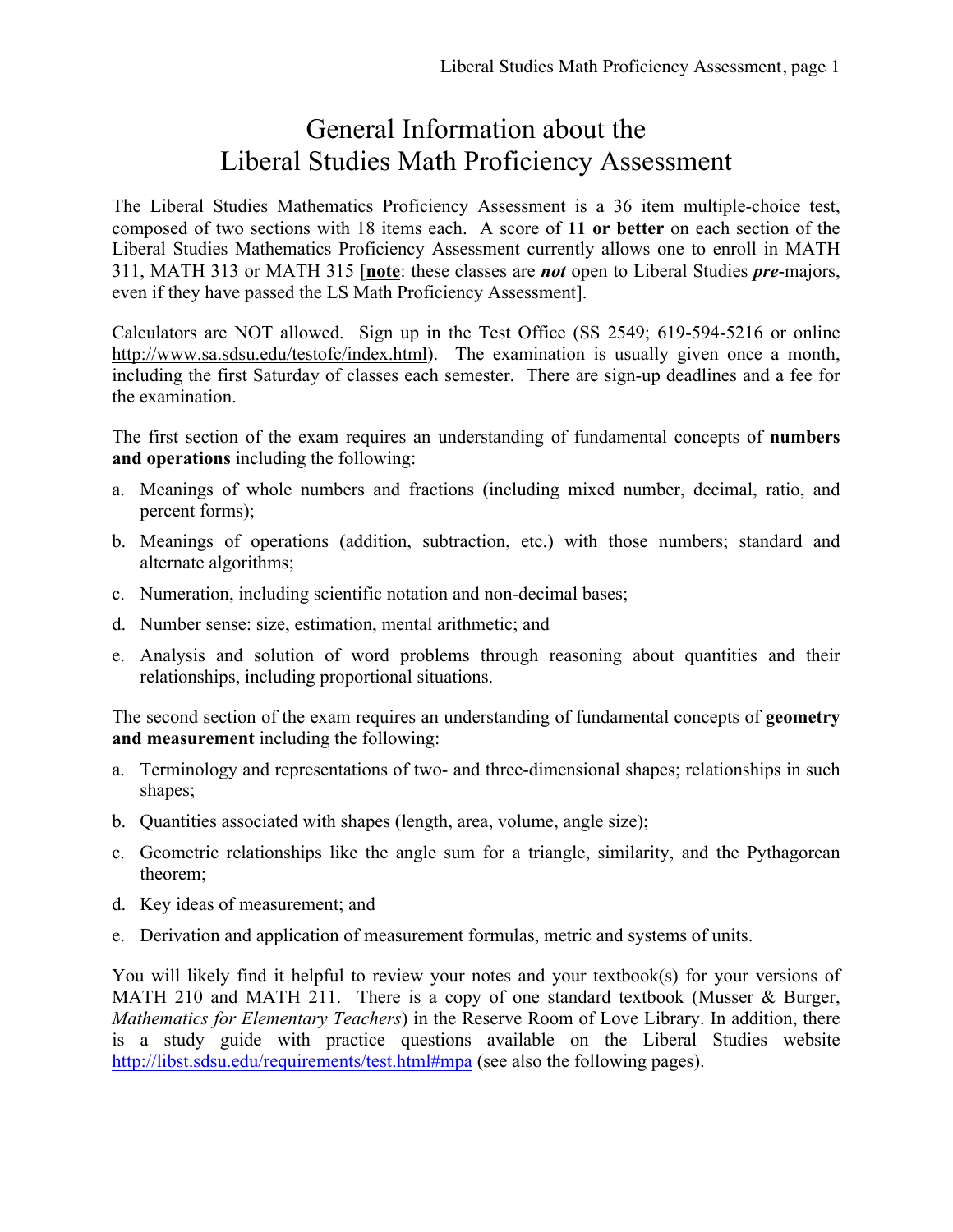# Multiple Choice Review Items for the

#### Liberal Studies Math Proficiency Assessment

Although these review items are not organized as though they were on a test, you should work on them as though they were on a test, working fast but carefully. You should be able to do all of these without a calculator; any necessary calculations are kept simple. When extensive calculation seems necessary, look again. It is likely that the use of number sense can make the item do-able mentally or with easy paper-pencil calculation. To spend time on extensive hand calculation cuts into the time available for other items.

The Liberal Studies Math Proficiency Assessment consists solely of multiple-choice items so that it can be machine scored, but a few items here are open response since those are regarded as a better review of the ideas. In all cases, you should ask yourself, "What is this item testing?"

Note: These questions were prepared independently of the Test Office, and hence are NOT, in all probability, sample questions that appear on the different forms of the Placement Examination.

#### Review Items for Part 1 of the Assessment

#### (Numbers and Operations – 30 minutes)

- 1. 0.7614987 x 159.23842 is about...
	- A. 1.2 B. 12 C. 120 D. 1200 E. None of A-D
- 2. 1.334496 x 301.66 is closest to...
	- A. 400 B. 390 C. 390 D. 40 E. 39
- 3. 278.4132987 x 0.2617944285 is about...

A. 7 B. 70 C. 700 D. 7000 E. None of A-D

4. Of the estimates listed, which is best for 0.3247876 x 629.347291143?

A. 1800 B. 180 C. 200 D. 210 E. 240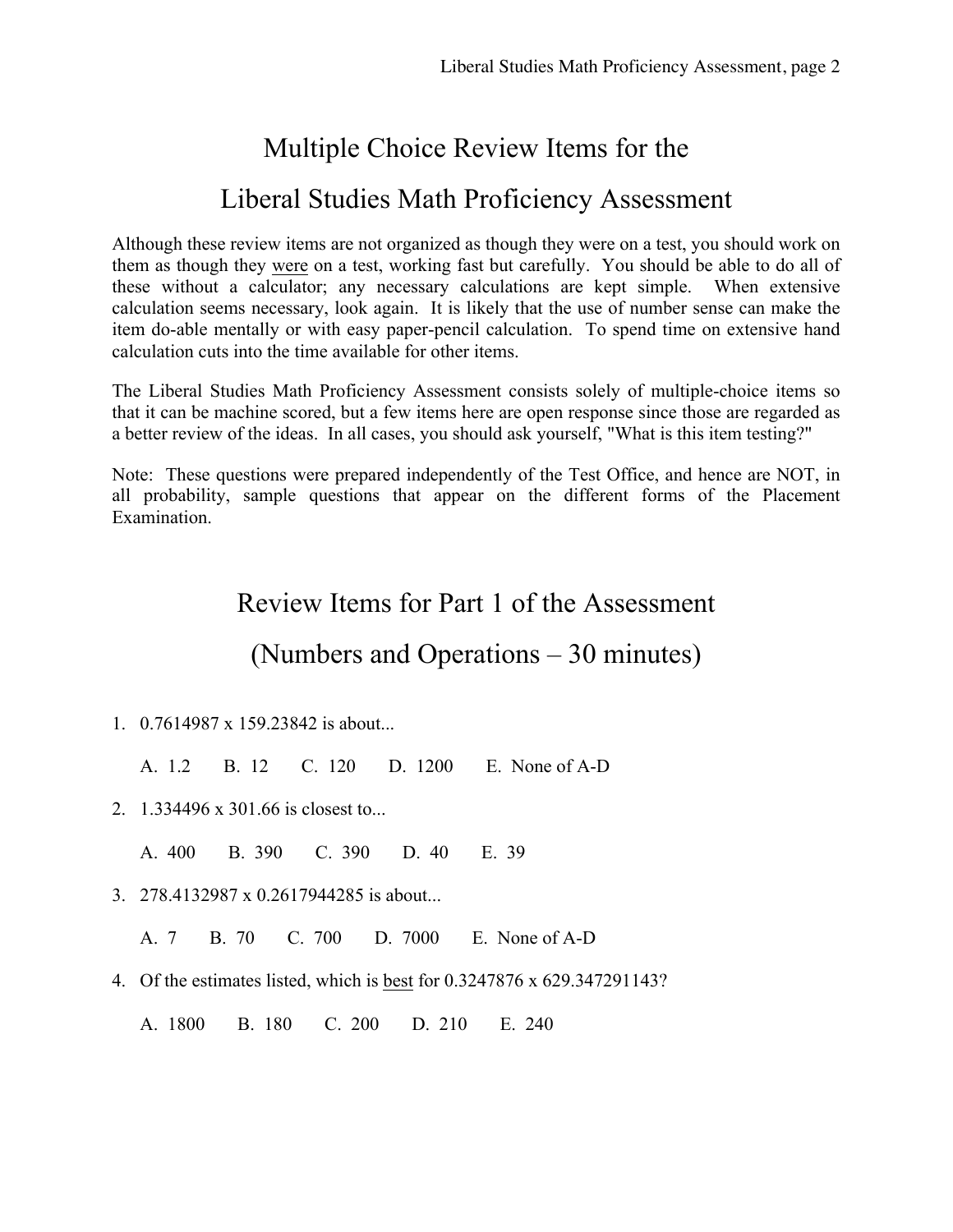| 5. As a decimal, 0.525% is                                                              |                   |                                                |                 |              |             |
|-----------------------------------------------------------------------------------------|-------------------|------------------------------------------------|-----------------|--------------|-------------|
| B. 52.5 C. 5.25<br>A. 525                                                               |                   | D. 0.525 E. 0.0525 F. None of A-E              |                 |              |             |
| 6. As a percent, $5.35$ is                                                              |                   |                                                |                 |              |             |
| A. 0.535% B. 5.35% C. 53.5% D. 535% E. None of A-D                                      |                   |                                                |                 |              |             |
| 7. As a decimal, 1.775% is                                                              |                   |                                                |                 |              |             |
| A. 0.01775 B. 0.1775 C. 1.775 D. 17.75 E. None of A-D                                   |                   |                                                |                 |              |             |
| 8. $1.5\% = $                                                                           |                   |                                                |                 |              |             |
| B. 15<br>C. 1.5 D. 0.15<br>A. 150                                                       |                   | E. 0.015                                       |                 |              |             |
| 9. Put these in order, smallest to largest:                                             | $\frac{15}{19}$   | $\frac{300}{400}$                              | $\frac{11}{16}$ | 3000<br>4001 | $rac{3}{8}$ |
| 10. Put these in order, smallest to largest:                                            | 0.03              | 0.0295                                         | 0.1             |              | 0.13999     |
| 11. Put these in order, smallest to largest:                                            | $\frac{203}{300}$ | $\frac{200}{303}$ $\frac{6}{9}$ $\frac{9}{12}$ |                 |              |             |
| 12. Put these in order, smallest to largest: $8.5\%$ 1.7 $\frac{15}{11}$ $\frac{14}{8}$ |                   |                                                |                 |              | 110%        |
| 13. Put these in increasing order without any hand calculation:                         |                   |                                                |                 |              |             |

 $\frac{11}{40}$  $\frac{11}{40}$  0.0239 0.81  $\frac{211}{392}$   $\frac{200}{31}$ 

14. As a fraction,  $1.4 =$ 

A.  $\frac{1}{4}$  B.  $\frac{7}{5}$  C.  $\frac{14}{100}$  D.  $\frac{41}{10}$  E. None of A-D

15. An example of a number between  $\frac{2}{5}$  and  $\frac{3}{5}$  is... A.  $\frac{19}{40}$  B. 0.4 C. 27% D.  $1\frac{1}{3}$  E. None of A-D

16. For positive a and b, the fraction  $\frac{a}{b}$  is less than 1 whenever...

A. 
$$
a < 1
$$
 B.  $b < 1$  C.  $a < b$  D.  $b < a$  E. None of A-D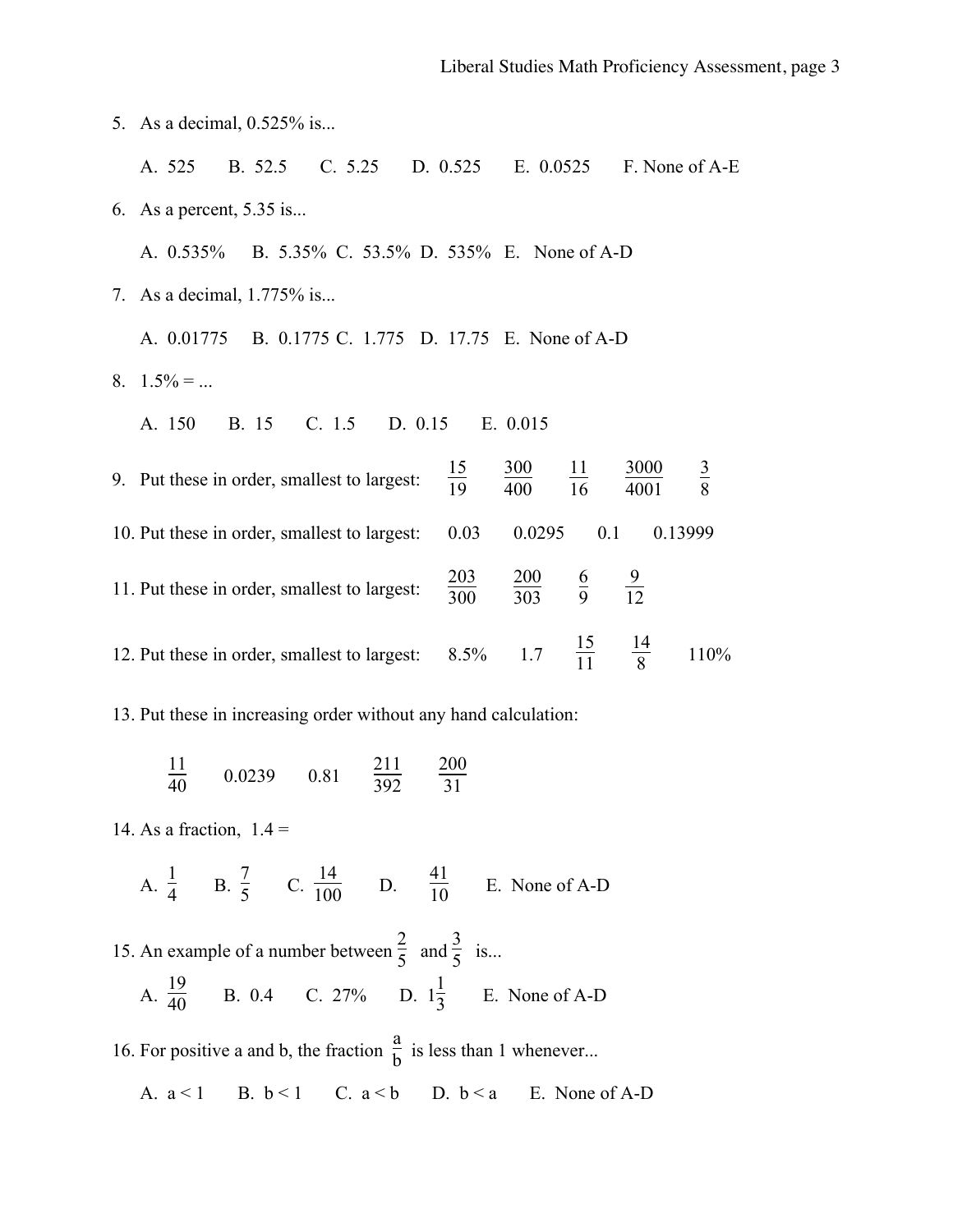17. Which of the following is the correct form for 932.12, in scientific notation?

A. 932.12 B. 93212 x 102 C. 9321.2 x 101 D. 9.3212 x 102 E. 9.3 x 102

18. 0.00056, in scientific notation, would be written...

A. 5.6 B. 5.6 x 10<sup>4</sup> C. 5.6 x 10<sup>-4</sup> D. 56 x 10<sup>-5</sup> E. None of A-D

19. Make a drawing that shows  $2\frac{4}{5}$ , if the shape below is 1.



20. What number describes the shaded part of this region?

|   | ٠         |   |   | ٠      |    |   | ٠      |   | ٠      | ٠ |  |
|---|-----------|---|---|--------|----|---|--------|---|--------|---|--|
| ٠ | ٠<br>÷    | ï | ٠ | ٠<br>٠ | ı. | ٠ | ٠<br>÷ | ٠ | ٠<br>٠ | ÷ |  |
| ٠ | $\bullet$ |   | ٠ |        | ٠  | ٠ |        |   | ٠      |   |  |
|   | ٠<br>٠    |   | ٠ | ٠<br>٠ |    | ٠ | ٠<br>٠ | ٠ | ٠<br>٠ | ٠ |  |
|   | ٠         |   |   | ٠      |    |   | ٠<br>ı |   | ٠      | ÷ |  |
|   |           |   |   |        |    |   |        |   |        |   |  |

A.  $\frac{3}{2}$  B.  $\frac{2}{3}$  C.  $\frac{4}{2}$  D. 60% E. None of A-D

21. 7 tenths plus 4 tenths equal ...

A. 0.11 B. 0.28 C. 1.1 D. 2.8 E. None of A-D

22. 75% of 36,000 is...

A. 2,700,000 B. 2,520,00 C. 27,000 D. 2700 E. 2520

23. How many \$10 bills could one get for \$10 million?

A. 1,000,000 B. 100,000 C. 10,000 D. 1000 E. None of A-D

24. How many \$100 bills could one get for a billion dollars?

A. 100,000,000 B. 10,000,000 C. 1,000,000 D. 100,000 E. None of A-D 25.  $1\frac{7}{12} + 2\frac{5}{11} + 3\frac{5}{12} + \frac{7}{13}$  is about... A.  $8\frac{1}{2}$  B. 8 C.  $7\frac{12}{24}$  D.  $6\frac{24}{48}$  E. None of A-D 26. 20% of 150 is  $\frac{1}{3}$  of ... A. 10 B. 90 C. 120 D. 250 E. 900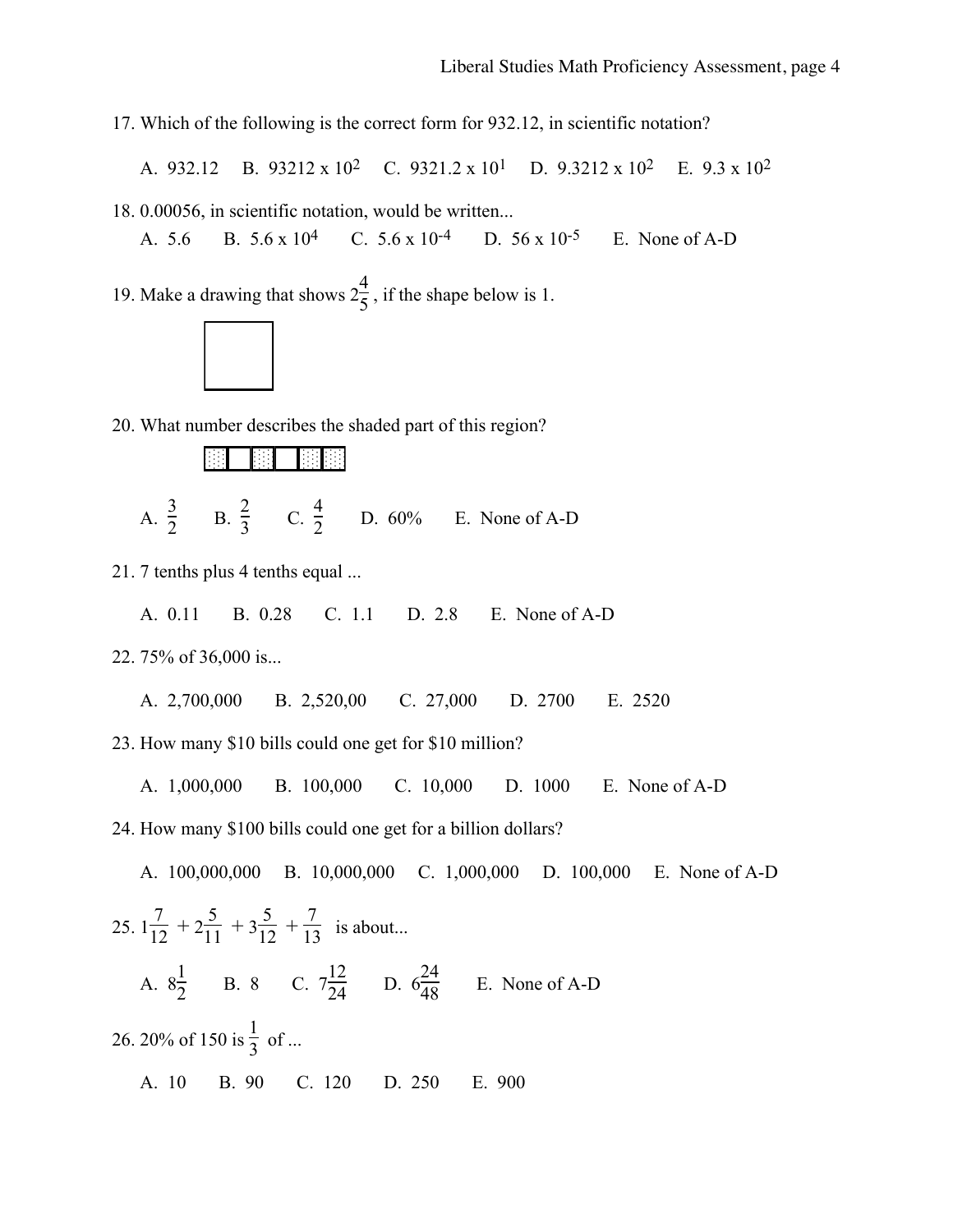27.  $42,189 \div 511,264$  is about how many percent?

A. 8% B. 12.5% C. 80% D. 125% E. None of A-D

28. Which of A-E would best locate the point for 0.89. n on a number line (n is positive)?



29. Which of A-E would best locate the point for  $n \div 0.89$  on a number line (n positive)?



30. A person can reasonably calculate the exact answer to 1563 – 198 mentally by...

- A. counting on his/her fingers B. calculating  $1565 200$
- C. calculating  $1565 200 2$  D. calculating  $1600 200$

E. This calculation is impossible to do mentally.

31. A person who is calculating the exact answer to 18 x 15 mentally starts by calculating 2 x 15. The person would finish the mental calculation by calculating...

A. 9 x 30 B. 27 x 10 C. 36 x 7.5 D. 60 x 4.5 E. None of A-D works.

32.  $53_{\text{six}}$  names the same number as which of these base ten numerals?

A. 186 B. 183 C. 125 D. 85 E. 33

33. In base ten,  $111_{\text{five}}$  would be written...

A. 421 B. 155 C. 31 D. 21 E. None of A-D

34. The base b numeral  $321<sub>b</sub>$  means...

A.  $3 \cdot b^2 + 2 \cdot b^1 + 1$  B.  $3 \cdot b^3 + 2 \cdot b^2 + 1 \cdot b^1$  C. 6b D.  $3 \cdot b + 2 \cdot b + 1$ 

35. In base five,  $32_{ten}$  would be written...

A.  $152$  five B.  $112$  five C.  $62$  five D.  $17$  five E. None of A-D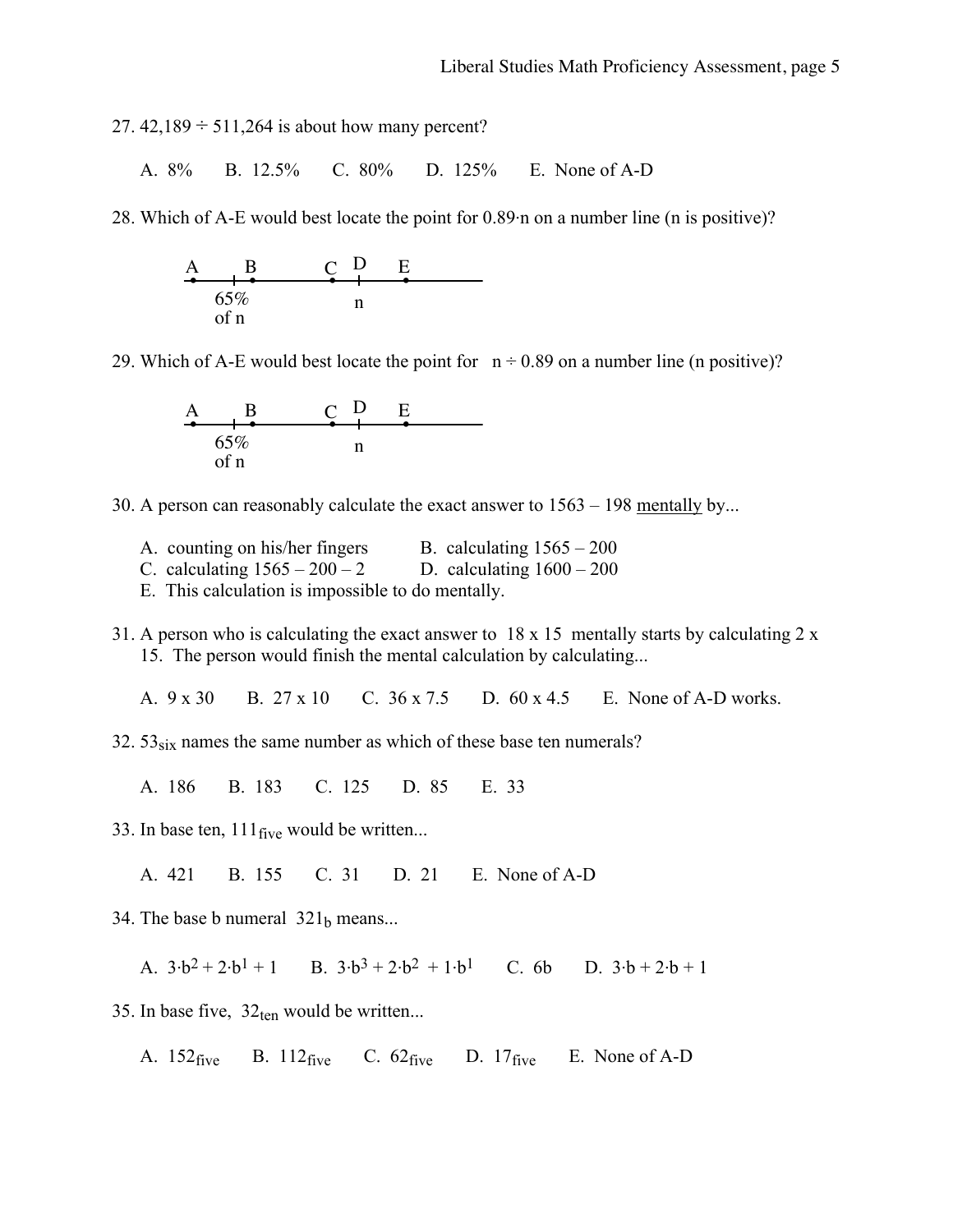36. The base two numeral  $100_{two}$  equals the base ten numeral...

A. 1100100 B. 1011100 C. 8 D. 4 E. None of A-D

37. In base ten,  $32_{\text{four}}$  would be written...

A. 400 B. 200 C. 122 D. 14 E. 8

38. The base four numeral  $11.1<sub>four</sub>$  could be written in base ten as...

A.  $33\frac{1}{4}$  B.  $33\frac{1}{10}$  C.  $11\frac{1}{4}$  D.  $5\frac{1}{4}$  E. None of A-D

39. The base ten decimal 18.5 could be written in base six as ...

A.  $10.5_{\text{six}}$  B.  $20.3_{\text{six}}$  C.  $30.3_{\text{six}}$  D.  $128.5_{\text{six}}$  E. None of A-D

40. The base ten fraction  $\frac{1}{4}$  equals which base eight numeral?

A.  $0.2_{\text{eight}}$  B.  $0.14_{\text{eight}}$  C.  $0.02_{\text{eight}}$  D.  $1.4_{\text{eight}}$  E. None of A-D

- 41. If  $31<sub>b</sub> = 28<sub>ten</sub>$ , then b = ...
	- A. 4 B. 5 C. 7 D. 9 E. This is impossible for any whole number b.
- 42-44. Finish the following story to make story problems that could be solved by the indicated calculation.

"The farmer has a  $3\frac{1}{2}$  acre orchard of orange trees....

42.  $\frac{2}{3} \times 3\frac{1}{2}$ 43.  $3\frac{1}{2} \div 5$ 44.  $3\frac{1}{2} \div 0.8$ 

45. What calculation would solve this story problem?

"Cheese was \$2.55 a pound. A woman bought a 0.85 pound package of the cheese. How much did she pay?"

A.  $2.55 + 0.85$  B.  $2.55 - 0.85$  C.  $0.85 \times 2.55$  D.  $2.55 \div 0.85$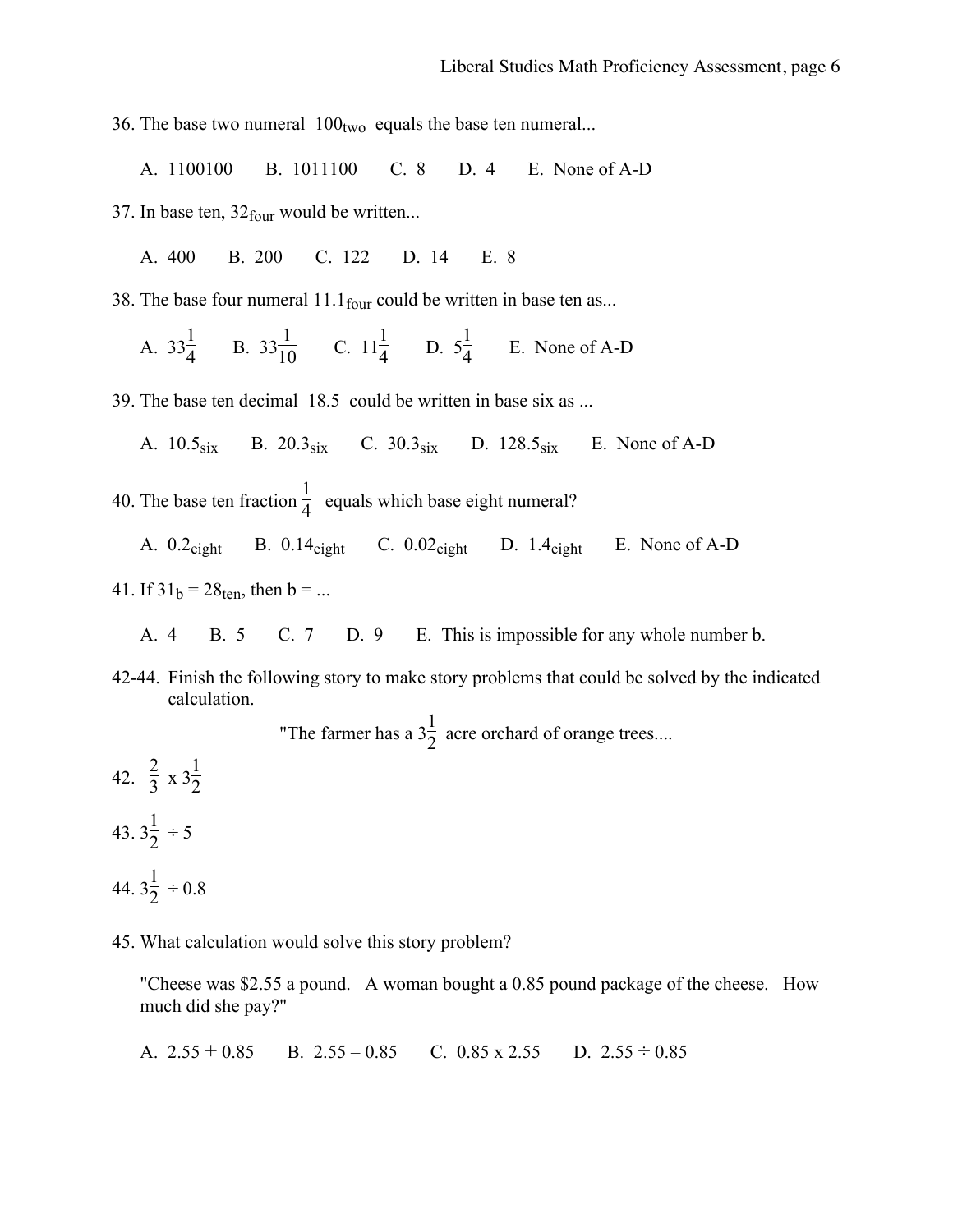- 46. What calculation would solve this story problem?
	- "George had  $\frac{4}{5}$  of a pie. He ate  $\frac{2}{3}$  of what he had. What part of a pie did he eat?" A. 5  $\frac{4}{7}$  + 3  $rac{2}{2}$  B.  $\frac{4}{5} - \frac{2}{3}$  C. 3  $\frac{2}{2}$  x 5  $\frac{4}{5}$  D.  $\frac{4}{5} \div \frac{2}{3}$  E. None of A-D

47. What calculation would solve this story problem? "She paid \$4.80 for  $\frac{3}{4}$  pound of candy. How much does the candy cost per pound?"

A. 
$$
(4.80 \div 4) \times 4
$$
 B.  $4.80 \times \frac{3}{4}$  C.  $4.80 \div \frac{3}{4}$  D.  $4.80 \div 0.75$  E. None of A-D

48. A store sells 48 pecan pies for every 15 banana pies it sells. At this rate, if the store sells 60 banana pies, it will sell how many pecan pies?

A. 12 B. 60 C. 120 D. 192 E. None of A-D

49. The pollster noticed that for every 40 men who were in favor of X, there were 28 women who were in favor of X. According to these figures, if 280 men were in favor of X, how many women were in favor of X?

A. 400 B. 196 C. 168 D. 40 E. None of A-D

- 50. A machine can make 700 bolts in 40 minutes. At that rate, how many bolts can the machine make in one hour?
	- A. 900 B. 1050 C. 2800 D. 28,000 E. None of A-D
- 51. If the hearts shown represent  $\frac{2}{5}$  of all the chocolate hearts you gave away on Valentine's Day, how many chocolate hearts did you give away in all? ♥ ♥ ♥ ♥ ♥ ♥ ♥ ♥ ♥ ♥ ♥ ♥ ♥ ♥ ♥ ♥ ♥ ♥ ♥ ♥

A. 8 B. 28 C. 30 D. 50 E. None of A-D

52. If the apples shown are  $\frac{3}{4}$  of the apples used for pies, how many apples were used for pies in all?



A. 3 B. 9 C. 16 D. 25 E. None of A-D

53. If 4  $\frac{3}{1}$  of the apples shown above were red apples, how many of the apples were red? A. 3 B. 9 C. 16 D. 25 E. None of A-D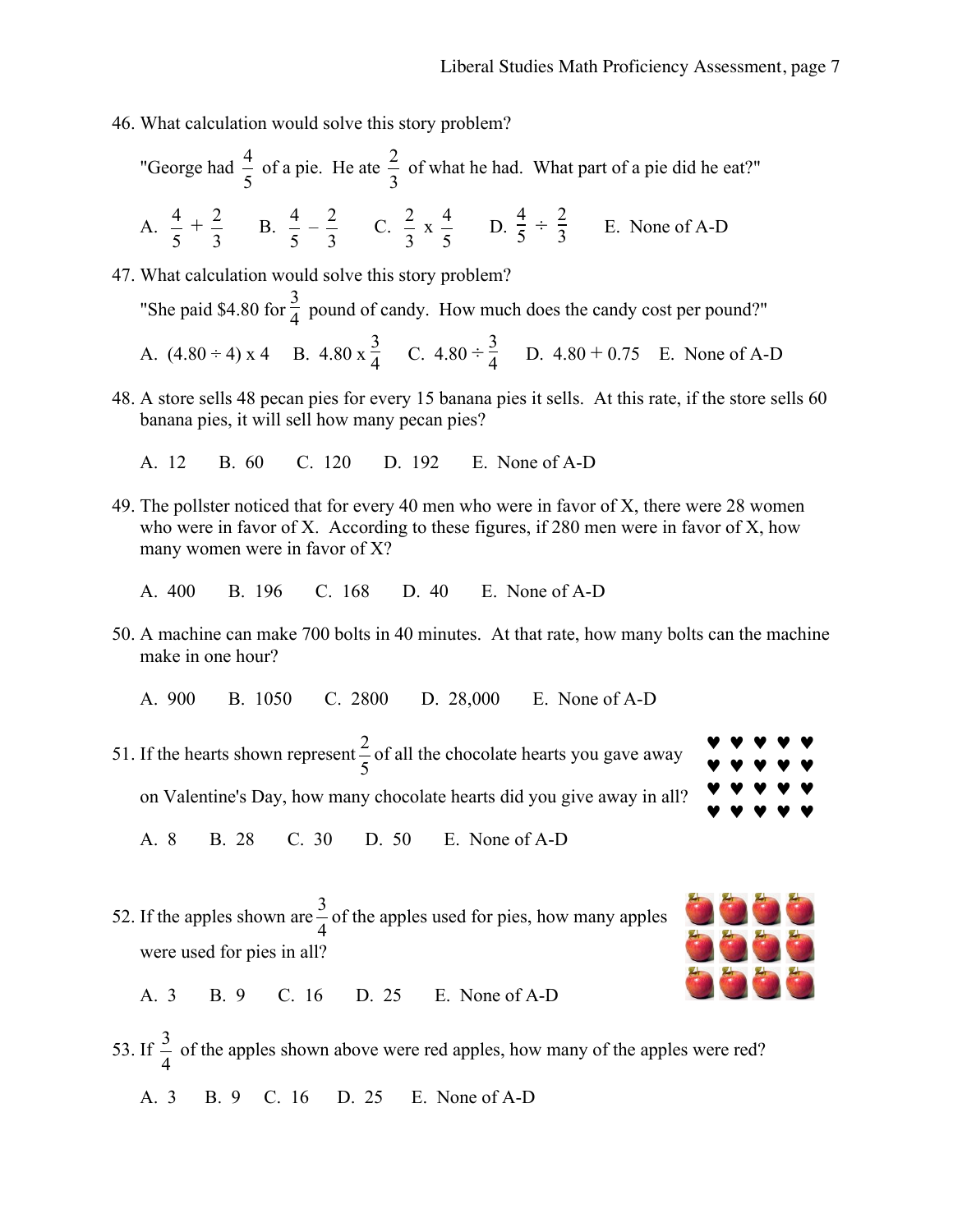- 54. Tuna costs 70¢ a can at Store X and 80¢ a can at Store Y. How much will 8 cans of tuna cost, if  $\frac{1}{4}$  of the cans are bought at Store X and the rest at Store Y?
	- A. \$1.40 B. \$4.80 C. \$5.60 D. \$6.20 E. None of A-D
- 55. One day Joe's old car used  $\frac{5}{8}$  quarts of oil. The next day it used only  $\frac{2}{3}$  as much oil. How many quarts of oil did the car use on the second day?

A. 
$$
\frac{5}{8} + \frac{2}{3}
$$
 B.  $\frac{2}{3} \times \frac{5}{8}$  C.  $\frac{5}{8} \div \frac{2}{3}$  D.  $\frac{2}{3} \div \frac{5}{8}$  E. None of A-D

- 56. On day 3 the car used  $1\frac{1}{4}$  quarts of oil! But on day 4 it used only 60% as much as it did on day 3. How many quarts of oil did the car use on day 4?
	- A.  $1\frac{1}{4} + 0.60$  B.  $1\frac{1}{4} 0.60$  C.  $\frac{3}{5} \times 1\frac{1}{4}$  D.  $1\frac{1}{4} \div \frac{60}{100}$  E. None of A-D
- 57. How many  $\frac{2}{3}$  pound portions can be obtained from 30 pounds? A. 20 B. 45 C. 60 D. 90 E. None of A-D
- 58. Karen and Sara go bike riding. Karen biked for  $3\frac{1}{3}$  hours, which was  $\frac{2}{3}$  as many hours as Sara biked. How many hours did Sara bike?
	- A.  $2\frac{2}{9}$  B.  $2\frac{2}{3}$  C. 4 D. 5 E. None of A-D
- 59. After a family had gone 140 miles, the kids asked, "Are we almost there?" The driver said, "We've only gone  $\frac{2}{7}$  of the way." How far did the family still have to go?
	- A. 40 miles B. 80 miles C. 350 miles D. 490 miles E. None of A-D
- 60. A husband says to his wife, "Wife, you drove 80% as far as I did on the trip." If the husband drove 200 miles farther than the wife did, how long was the whole trip?
	- A. 250 miles B. 360 miles C. 1800 miles D. 2500 miles E. None of A-D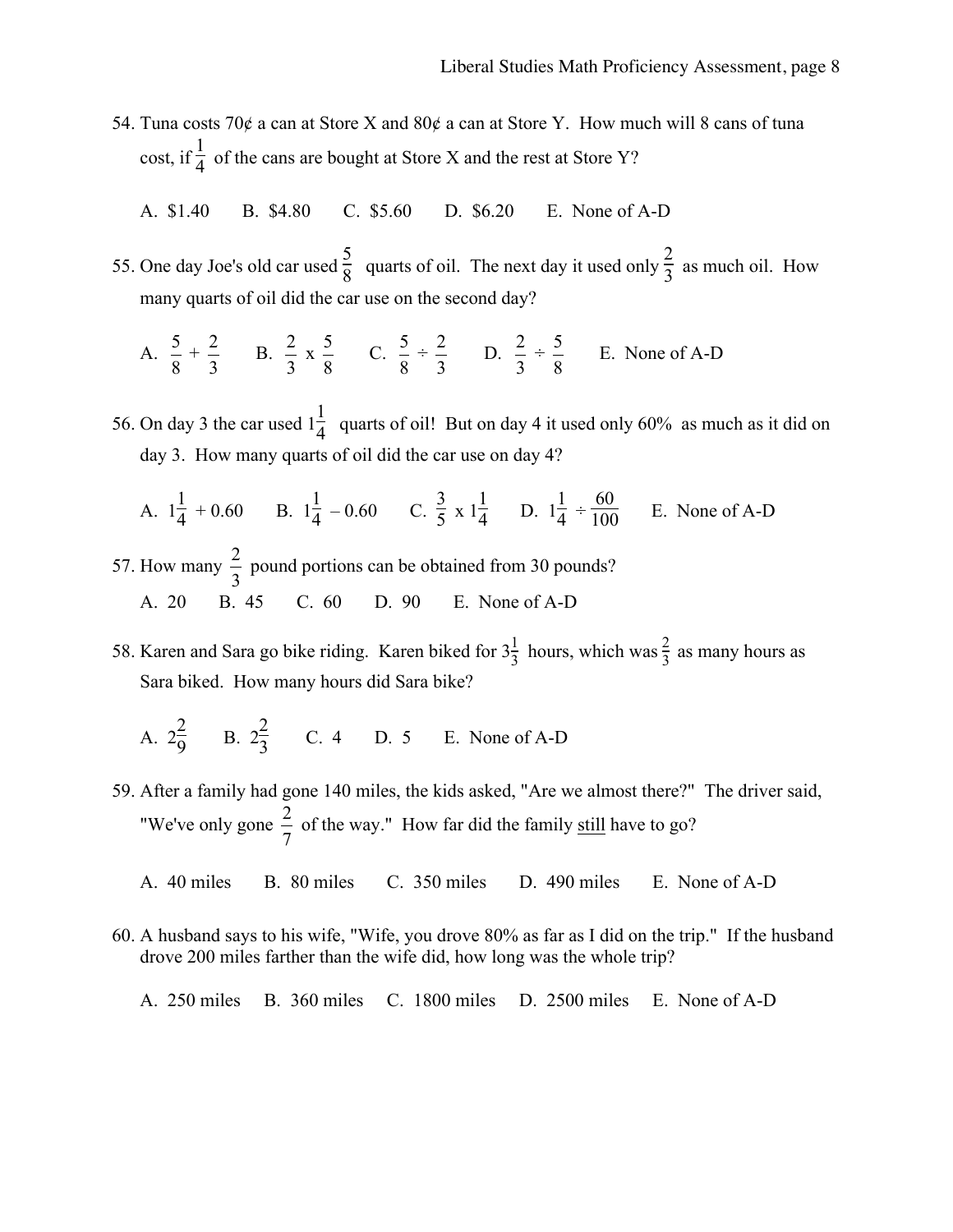- 61-62. After splitting a large amount of candy with older sibling Al, children Bea and Cid are upset. Bea says, "I only got  $\frac{2}{3}$  as much as you did, Al!" Cid says, "Me too!"
- 61. What part of all the candy did Al get?
	- A.  $\frac{3}{10}$  B.  $\frac{3}{7}$  C.  $\frac{4}{9}$  D.  $\frac{4}{3}$  E. None of A-D
- 62. If there were 210 pieces of candy originally, how many pieces did Bea get?
	- A. 42 B. 60 C. 63 D. 70 E. 140
- 63. Monday: juice of 6 oranges, plus 8 cups of water Tuesday: juice of 9 oranges, plus 12 cups of water Wednesday: juice of 4 oranges, plus 5 cups of water Thursday: juice of 2 oranges, plus 3 cups of water

Which day did the juice-water mixture taste most orange-y?

- A. Monday B. Tuesday C. Wednesday D. Thursday E. None of A-D
- 64. It takes the farmer's chickens  $3\frac{1}{3}$  days to lay 6 dozen eggs. How many eggs can the farmer expect to get in 10 days?
	- A. 18 B. 200 C. 216 D. 240 E. None of A-D
- 65. If the city's budget of \$2.0 million this year is 125% of last year's budget, what was last year's budget?
	- A. \$1.6 million B. \$2.5 million C. \$62.5 million D. \$250 million
- 66. In 1996 the city's budget was \$100 million. The 1997 budget figure was 20% higher than the 1996 figure, and the 1998 budget figure was 5% higher than the 1997 figure. What was the 1998 budget figure, in millions of dollars?
	- A. \$75 million B. \$80 million C. \$125 million D. \$126 million
- 67. Miguel runs 200m in 40 seconds; Paul runs 150m in  $\frac{1}{2}$  minute. Who runs faster?
- A. Miguel B. Paul C. They run at the same speed.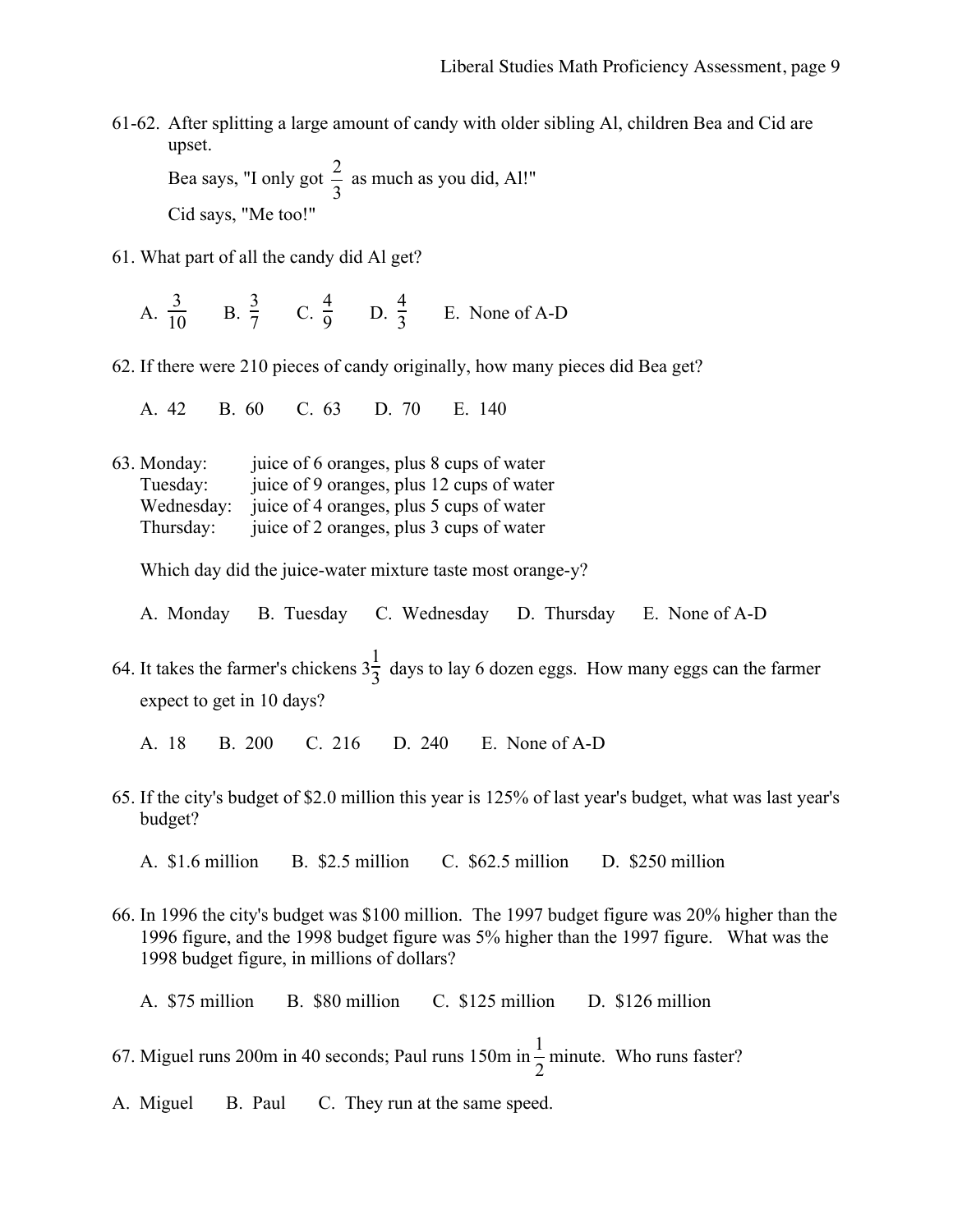#### Review Items for Part 2 of the Assessment

## (Geometry and Measurement – 45 minutes)

1. What is the sum of the number of edges and the number of vertices of an octagonal pyramid?

A. 25 B. 22 C. 9 D. 23 E. None of A-D

- 2. Which of these is safe to say about every square pyramid?
	- X. Every lateral edge has the same length.
	- Y. All of the angles on each face are equal.
	- Z. Every base edge has the same length.
	- A. X only B. Y only C. Z only D. X and Z only E. None of A-D
- 3. Consider the statement: The diagonals of a parallelogram are equal.

Is this statement:

- A. always true? B. sometimes true? C. never true?
- 4. What is the best name for the shape to the right?
	- A. polyhedron
	- B. eight-gon
	- C. hexagonal prism
	- D. octahedron
	- E. None of A-D



5. If a polygon is equiangular, then it must be:

A. equilateral B. regular C. a triangle D. both a and b. E. None of A-D

- 6. I am a polyhedron with a total of 9 faces. My 8 lateral faces are isosceles triangles. My best name is:
	- A. 9-gon B. octagonal pyramid C. 9-gonal pyramid D. octagonal prism
	- E. regular octagonal pyramid F. triangular pyramid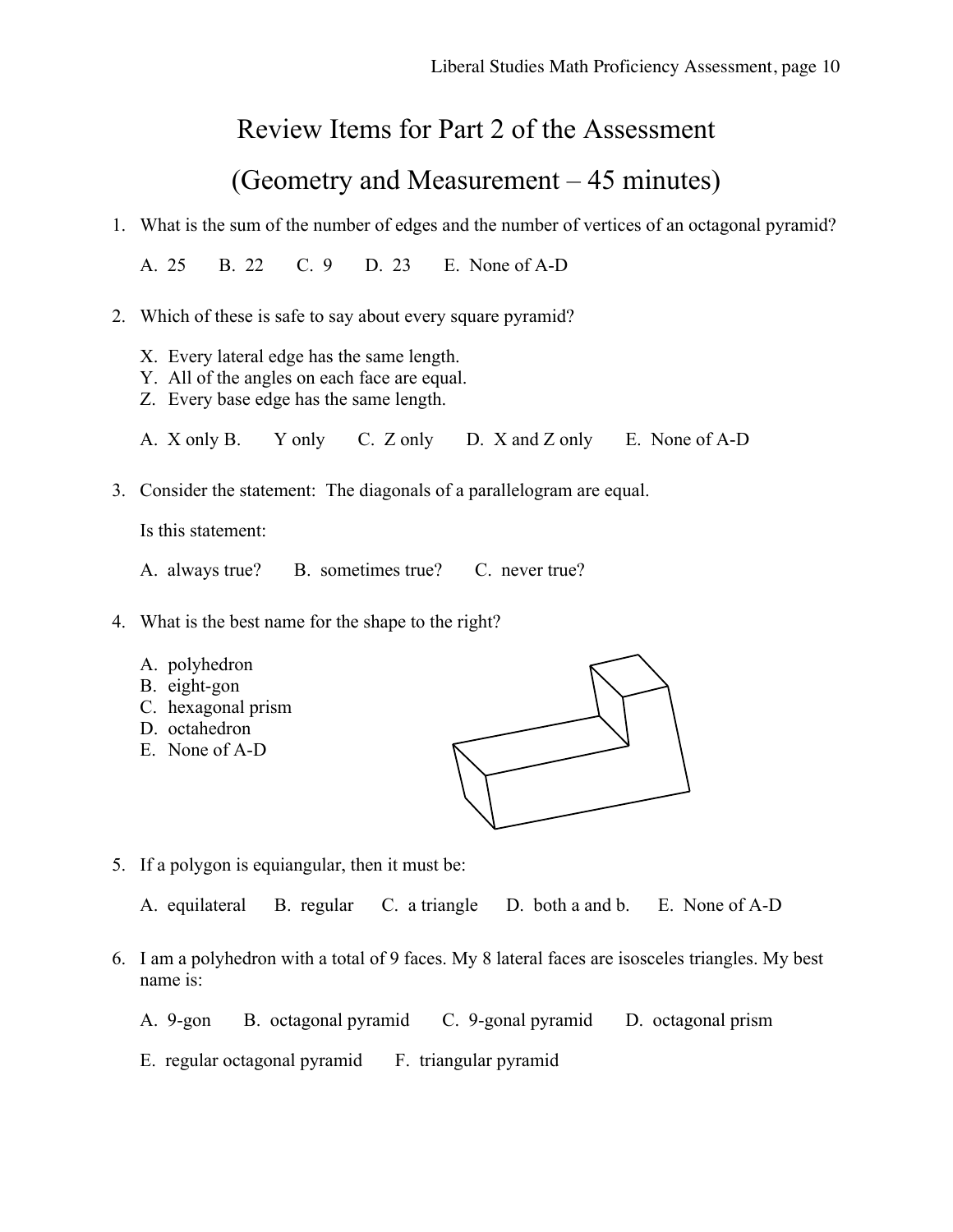- 7. A square is a rhombus:
	- A. always B. sometimes C. never
- 8. How many faces cannot be seen in this drawing of a pentagonal pyramid?



9. The sizes of three interior angles of a quadrilateral are 65˚, 35˚, and 60˚. What is the size of the fourth angle of the quadrilateral?

A. 20˚ B. 100˚ C. 160˚ D. 200˚ E. This quadrilateral is impossible.

10. An isosceles triangle has two angles, one with 40˚ and the other with 100˚. How large is the third angle?

A. 40˚ B. 60˚ C. 100˚ D. 140˚ E. Not enough info

- 11. In a photograph of two buildings, Building A is 5 cm tall and Building B is 7 cm tall. In an enlargement of the photograph, Building A is 8 cm tall. How tall is Building B in the enlargement?
	- A. 10 cm 5  $\frac{1}{2}$  cm C. 4 8  $\frac{3}{6}$  cm D. Not enough info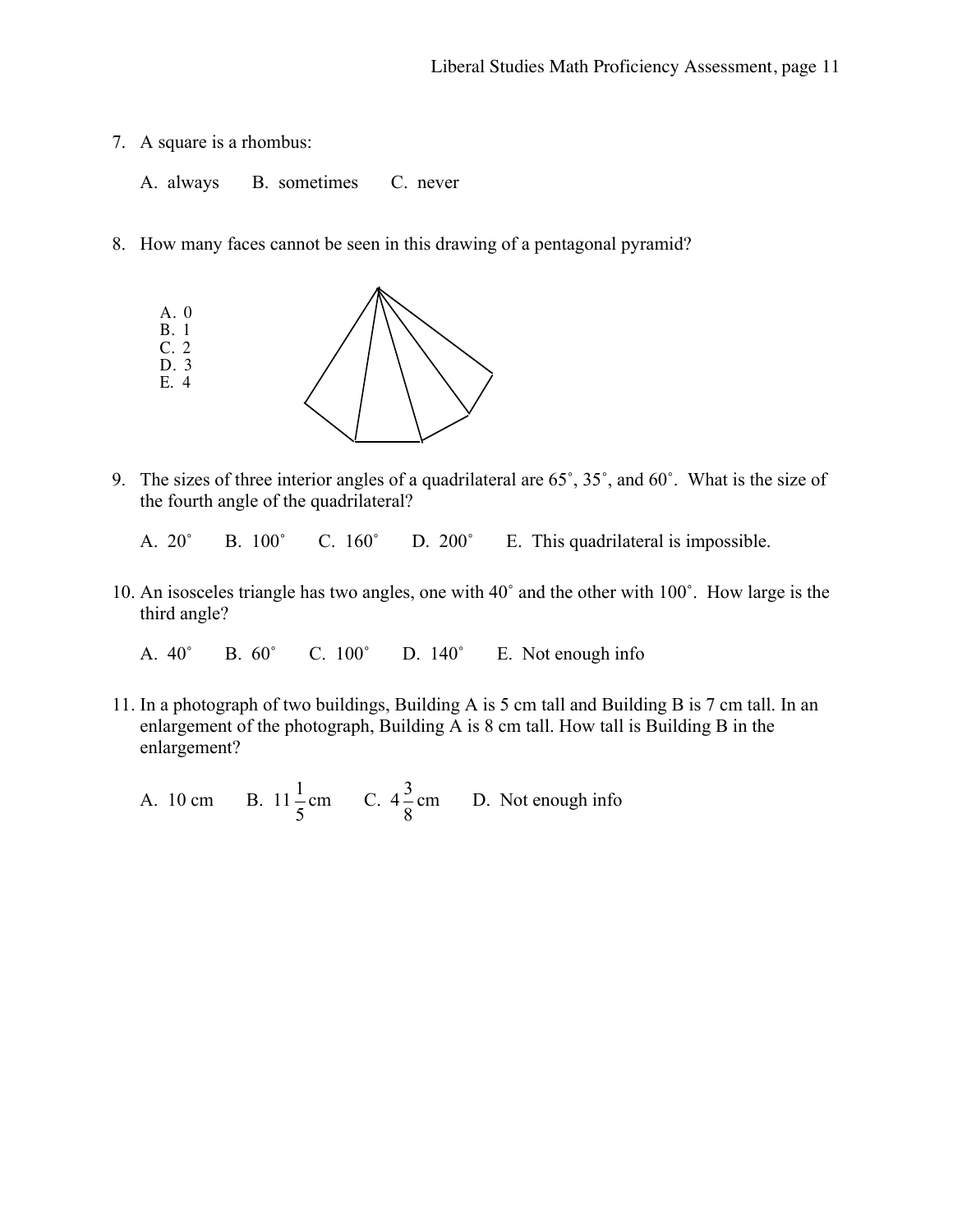12-13. Use the triangles below to answer the following questions:



14. Refer to the similar figures below. What is the length of x, to the nearest tenth cm?



| A. 3.9 cm  |
|------------|
| B. 12.6 cm |
| C. 11.0 cm |
| D. 12.0 cm |
| E. 14.4 cm |
|            |

15. How many faces, edges, and vertices does a 100-gonal prism have?

i. The number of faces is...

| A. 101 B. 102 C. 300 D. 200 E. None of A-D |
|--------------------------------------------|
|--------------------------------------------|

ii. The number of edges is...

A. 101 B. 102 C. 300 D. 200 E. None of A-D

- iii. The number of vertices is...
	- A. 101 B. 102 C. 300 D. 200 E. None of A-D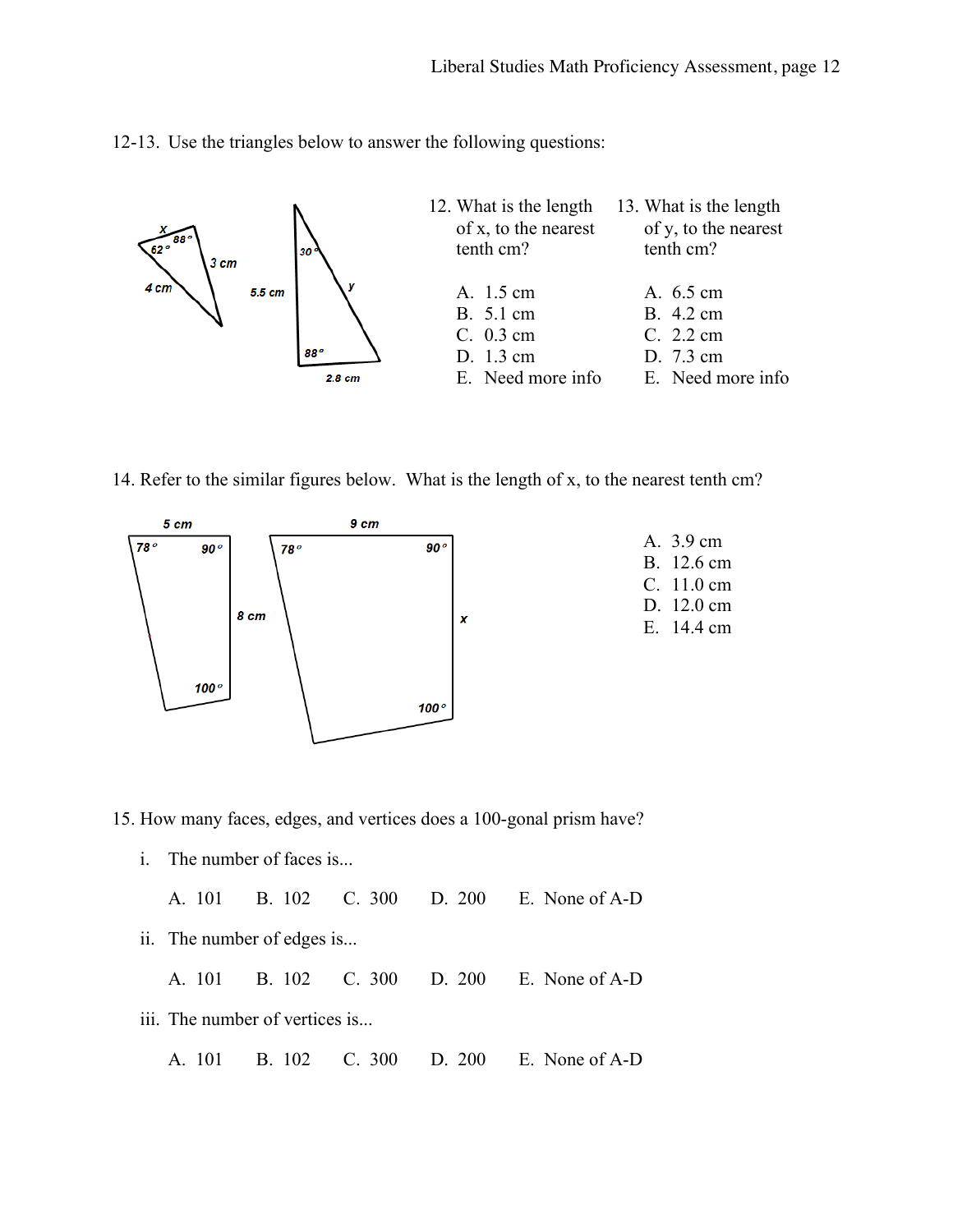16. Two pentagons have the following lengths of sides:

Pentagon A: 7 cm, 7 cm, 7 cm, 7 cm, 10 cm

Pentagon B: 4 cm, 4 cm, 4 cm, 4 cm, 7 cm

- Are Pentagons A and B similar?
- A. Yes, since the differences between the corresponding sides are the same, 3 cm.
- B. Yes, since they are both regular pentagons.
- C. Yes, since the ratios between the corresponding sides are the same.

D. No, since some ratios between corresponding lengths are different,  $\frac{7}{4}$  and 7  $\frac{10}{2}$ .

17. For each statement, circle the most appropriate measurement:

- i. The area of this page is about...  $6 \text{ cm}^2$  6 dm<sup>2</sup> 6 mm<sup>2</sup>
- ii. The area of the floor in a math classroom is about...  $80 \text{ cm}^2$   $80 \text{ dm}^2$   $80 \text{ m}^2$
- iii. The volume of a trash can in a classroom is about...  $45 \text{ cm}^3$  45 dm<sup>3</sup> 45 m<sup>3</sup>
- iv. The amount of water in an aquarium could be...  $50 \text{ dm}^2$   $50 \text{ dm}^3$
- 18. Find the approximate volume of the cone with the following dimensions:

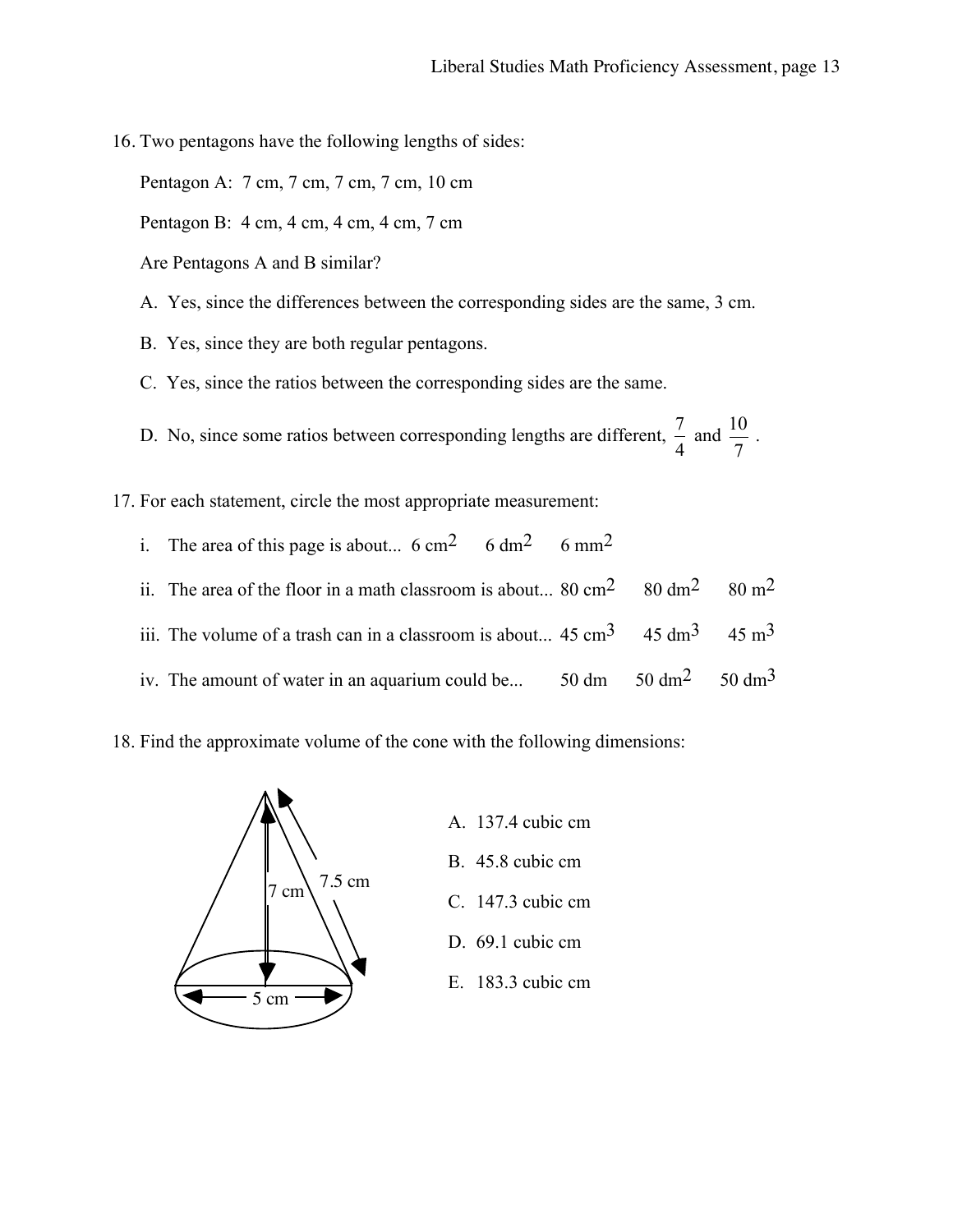19. Find the area of the figure below (angles that look like right angles are right angles).



20. Triangle ABC is similar to triangle DEC, with AB parallel to DE. If you know that  $AC = 6$ cm,  $AB = 4$  cm,  $DC = 10$  cm, and  $CE = 13$  cm, find the lengths of the other segments and the measures of the angles not given.



21. Ollie measures the area of his kitchen floor and finds that it is 2400 square decimeters. How many square meters is it?

A.  $2.4 \text{ m}^2$  B.  $24 \text{ m}^2$  C.  $240 \text{ m}^2$  D. Not enough information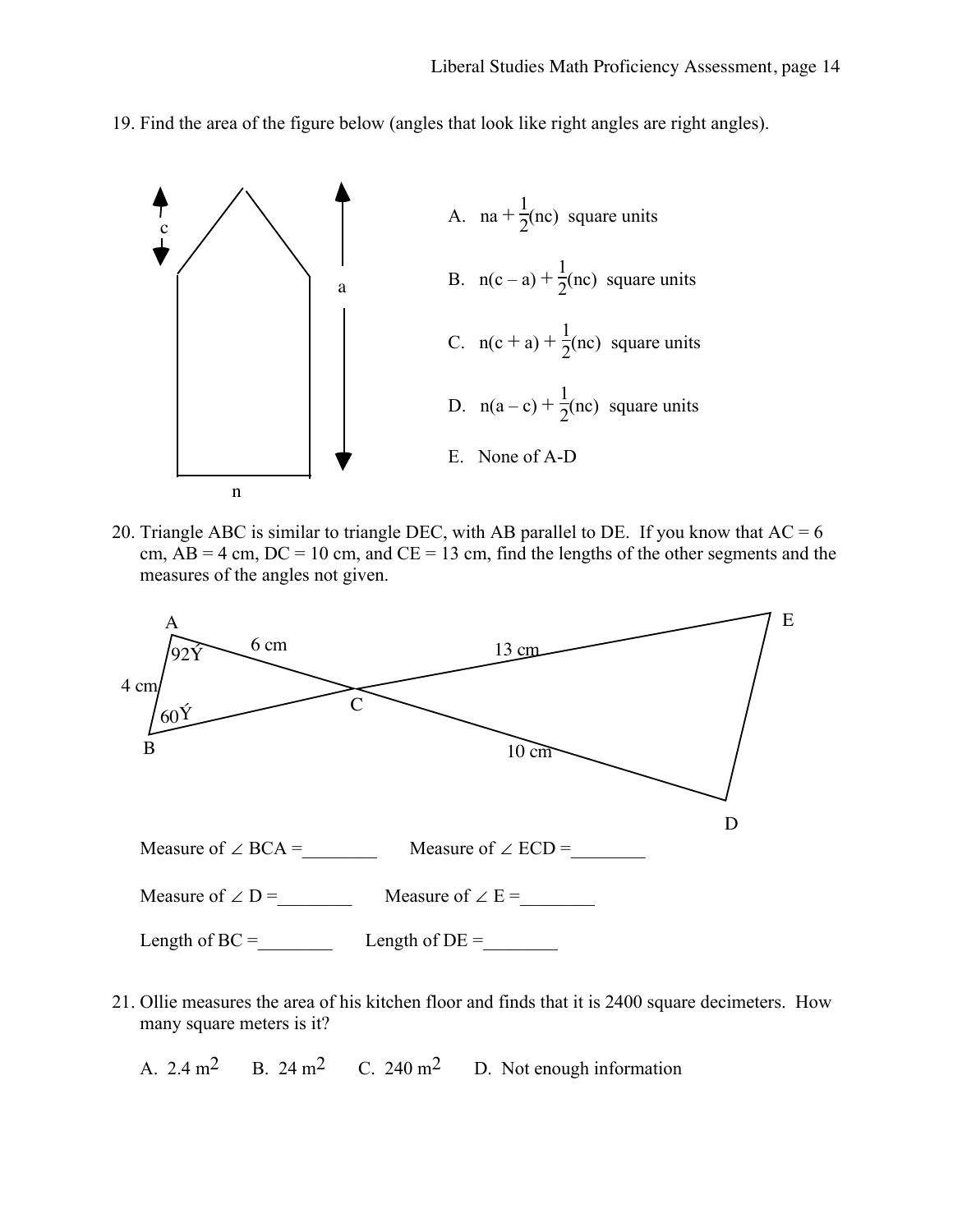- 22. The diagonals of every parallelogram....
	- A. bisect the angles of the parallelogram B. are parallel to each other
	- C. are perpendicular to each other D. are equal in length E. None of A-D
- 23. A rectangular pyramid has how many edges, faces, and vertices?
	- i. The number of edges is:
		- A. 8 B. 12 C. 5 D. 6
	- ii. The number of faces is:
		- A. 8 B. 12 C. 5 D. 6
	- iii. The number of vertices is:
		- A. 8 B. 12 C. 5 D. 6
- 24. Find the length of diagonal AC in the following right rectangular prism.



A. 15.3 cm B. 13 cm C. 9.4 cm D. 20 cm E. 48 cm

- 25. Which of these is true for every square prism?
	- X. Every angle in a face is a right angle.
	- Y. Every lateral edge has the same length.
	- Z. All the edges have the same length.

A. X and Y only B. X and Z only C. Y and Z only D. X, Y, and Z E.

None of A-D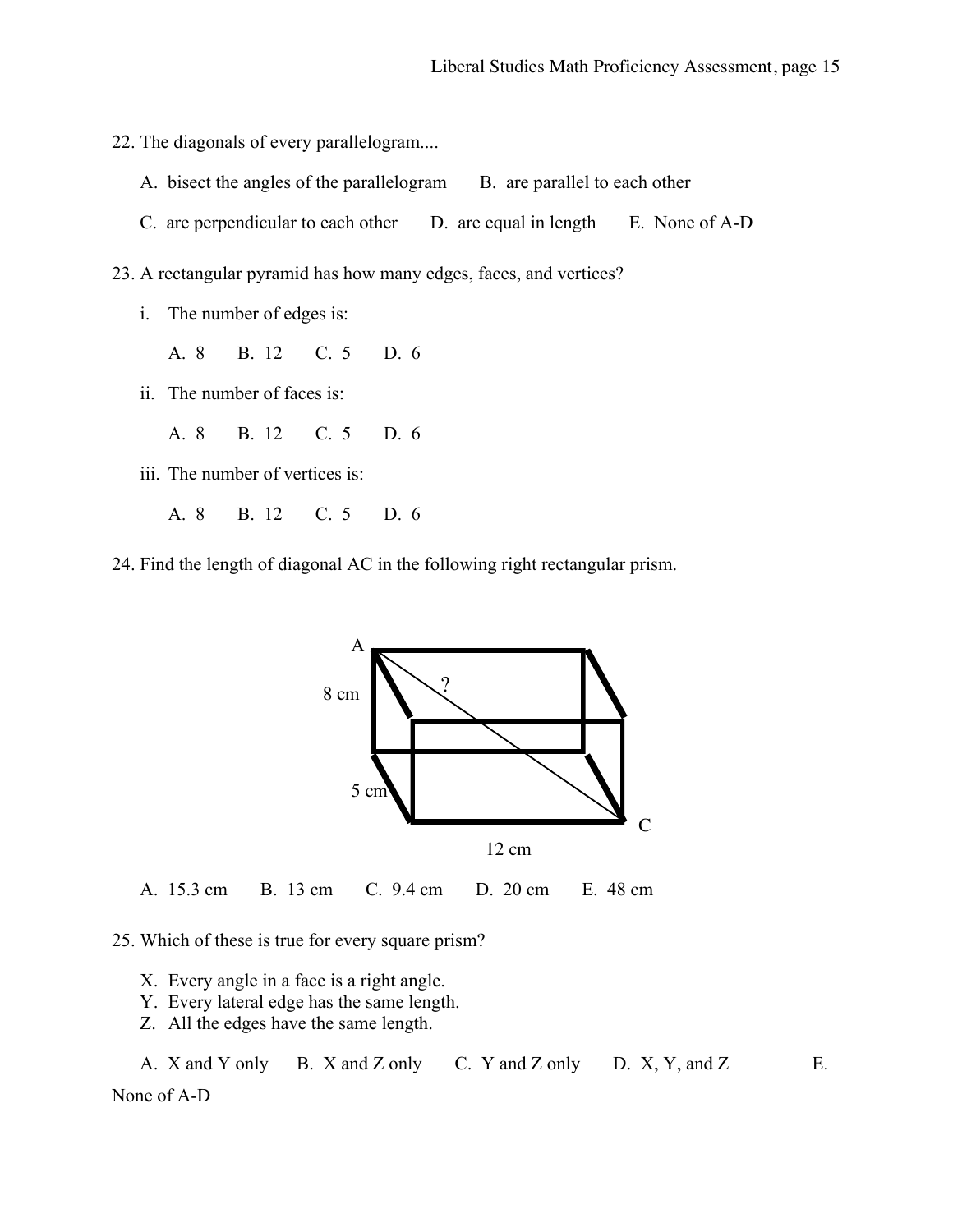- 26. Which of these is true for every rhombus?
	- I. The diagonals of a rhombus must be equal.
	- II. The sides of a rhombus must be equal.
	- A. I only B. II only C. I and II D. Neither I nor II

27. If IJKLMN is a regular polygon, then...

- A. all the diagonals are equal in length.
- B. IJKLMN has 7 sides.
- C. angle JKL has twice as many degrees as angle LMN.
- D. IJKLMN has exactly 7 symmetries.
- E. none of A-D
- 28. What is the sum of the number of faces and the number of vertices of an n-gonal prism?

A. 2n B. n+2 C. 3n D. 3n+2 E. None of A-D

- 29. Which of these is true about every right rectangular prism (rectangular solid)?
	- X. All the edges have the same length.
	- Y. All the angles on each face have the same size.
	- Z. Each edge is perpendicular to the edges it meets.
	- A. X only B. Y only C. Z only D. Y and Z only E. None of A-D

30. Of the following, which is the best technical name for a filing cabinet?

A. box B. square box C. prism D. right prism E. square prism

- 31. How are the diagonals of every rectangle related?
	- X. The diagonals are the same length.
	- Y. The diagonals are perpendicular.
	- Z. The diagonals bisect the angles of the rectangle.

A. X only B. Y only C. Z only D. X and Z only E. None of A-D

- 32. T F Every square is a special quadrilateral.
	- T F Every square is a quadrilateral.
	- T F Every square is a rectangle.
	- T F Every rectangle is a parallelogram.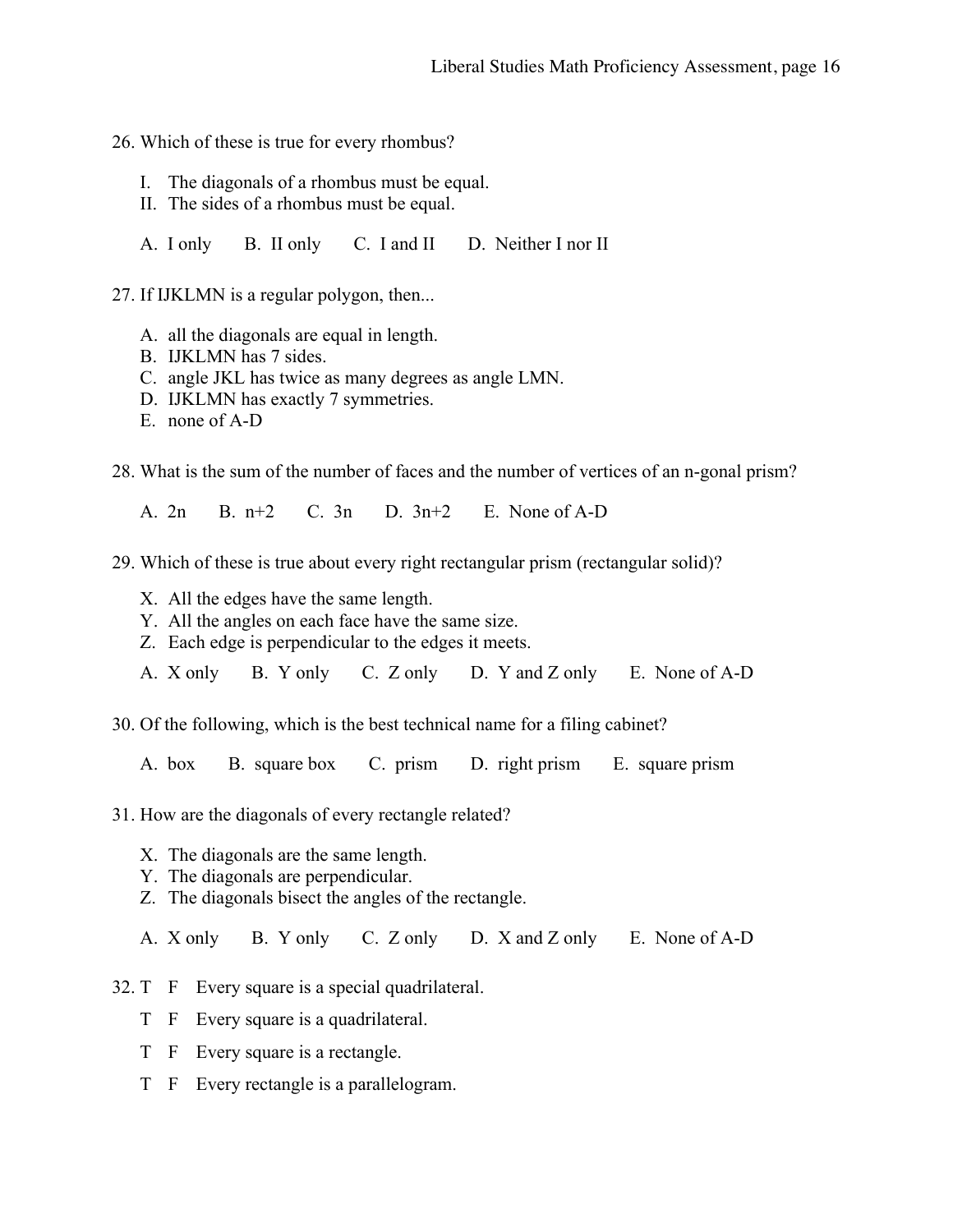#### 32. (continued)

- T F Every rhombus is a parallelogram.
- T F Every rectangle is a special square.
- T F Every trapezoid is a special parallelogram.
- T F Any fact that is true for every parallelogram is also true for every square.
- T F Any fact that is true for every rectangle is also true for every quadrilateral.
- 33. A plan calls for running a telephone line from P to Q to R. The line costs \$7/meter. If it is feasible to run the line directly from P to R, how much money would one save?



- 34. What is the area of a rectangle with perimeter 20 meters and base 6 meters?
	- A  $120 \text{ m}^2$  B  $60 \text{ m}^2$  C  $160 \text{ m}^2$  D  $24 \text{ m}^2$  E  $84 \text{ m}^2$
- 35. What is the length in centimeters of the base of a rectangle with a diagonal of length m cm and a height of length n cm?

A. 
$$
\sqrt{m^2 + n^2}
$$
 B.  $\sqrt{m^2 - n^2}$  C.  $m - n$  D.  $\frac{mn}{2}$  E.  $\frac{m - n}{2}$ 

36. You would like to buy wheels for your child's go-cart so that the wheels will roll 1 meter in full revolution. About what should the diameter of each wheel be?

A. 0.32 m B. 0.56 m C. 1.13 m D. 1 m E. 3.14 m

37. What is the area of the trapezoid shown below?

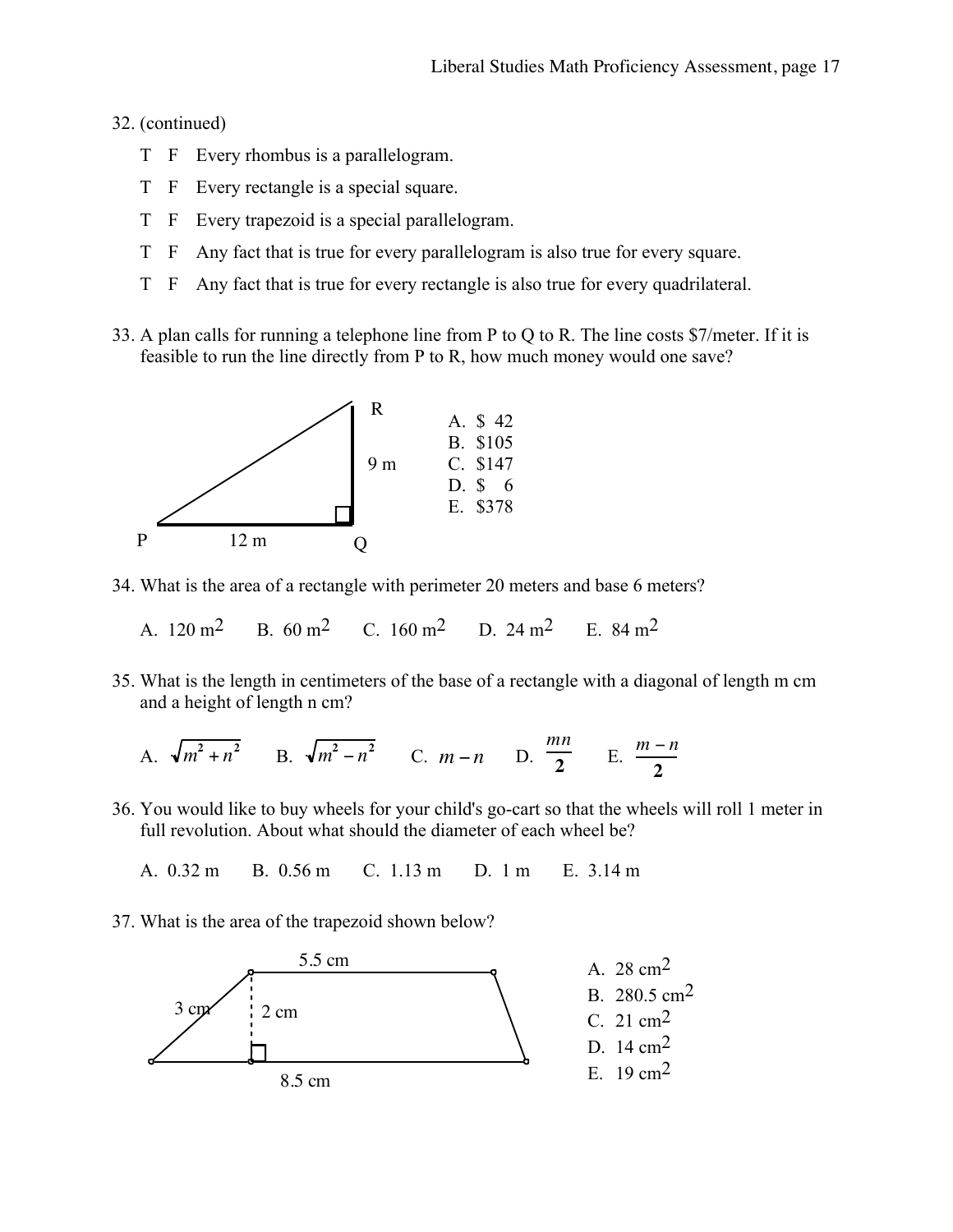38. What is the area of a larger rectangle similar to the one shown, with lengths 4 times as long as they are here?



- 39. Cube A has edges that are 3 times as long as the edges of Cube B. The volume of Cube A is 108 cubic cm. What is the volume of Cube B?
	- A.  $36 \text{ cm}^3$  B.  $324 \text{ cm}^3$  C.  $12 \text{ cm}^3$  D.  $4 \text{ cm}^3$  E. None of A-D
- 40. The length of a baby's head (top of head to chin) is about one-fourth of the entire length of a baby. If the baby is 56 cm long, how long is the baby's head?
	- A. 14 cm B. 70 cm C. 224 cm D. 18 cm E. Not enough info
- 41. Triangle A and triangle B are similar. The area of triangle A is 560 square cm. The area of triangle B is 35 square cm. How long would a segment in triangle A be, if the corresponding segment in triangle B is 4 cm?
	- A. 64 cm B. 16 cm C. 4 cm D. 1 cm E. Not enough info
- 42. Find the measure of angle A of the triangle.



43. What is the measure of one interior angle of a regular 18-gon?

A. 10˚ B. 2880˚ C. 180˚ D. 160˚ E. not enough info

44. How many decimeters (to the nearest decimeter) are in 4.928 meters?

A. 1 B. 5 C. 49 D. 9 E. 493

45. Susan is 166 cm tall and in the afternoon she casts a shadow about 55 cm long. Her sister, who is standing next to her, casts a shadow about 35 cm long. About how tall is Susan's sister?

A. 146 cm B. 105 cm C. 95 cm D. 90 cm E. 12 cm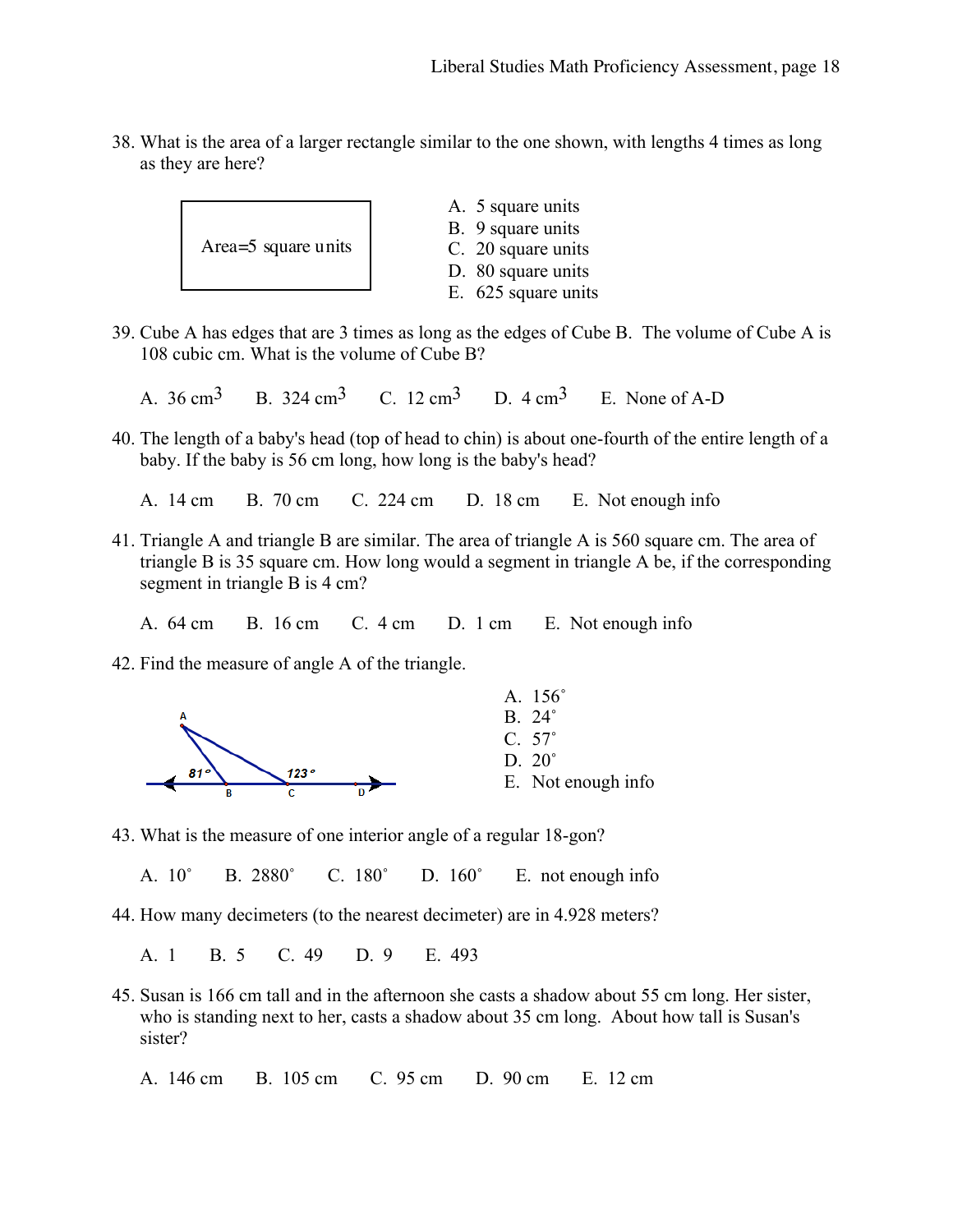46. What is the area of the circle below?



- 47. What is the best name for a four-sided polygon with equal sides?
	- A. square B. parallelogram C. rectangle D. rhombus E. kite
- 48. What is the volume of the box below?



Height of box  $= 2.5$  inches Area of bottom of  $box = 35$  sq. inches Length of diagonal of bottom  $= 8.5$  inches

- A. 87.5 cubic inches
- B. 743.75 cubic inches
- C. 297.5 cubic inches
- D. 46 cubic inches
- E. 37.5 cubic inches

49. What is the area of the figure below (use the natural unit)?



- A. 35 square units
- B. 30 square units
- C. 30 2  $\frac{1}{2}$  square units
- D. 32 square units
- E. None of A-D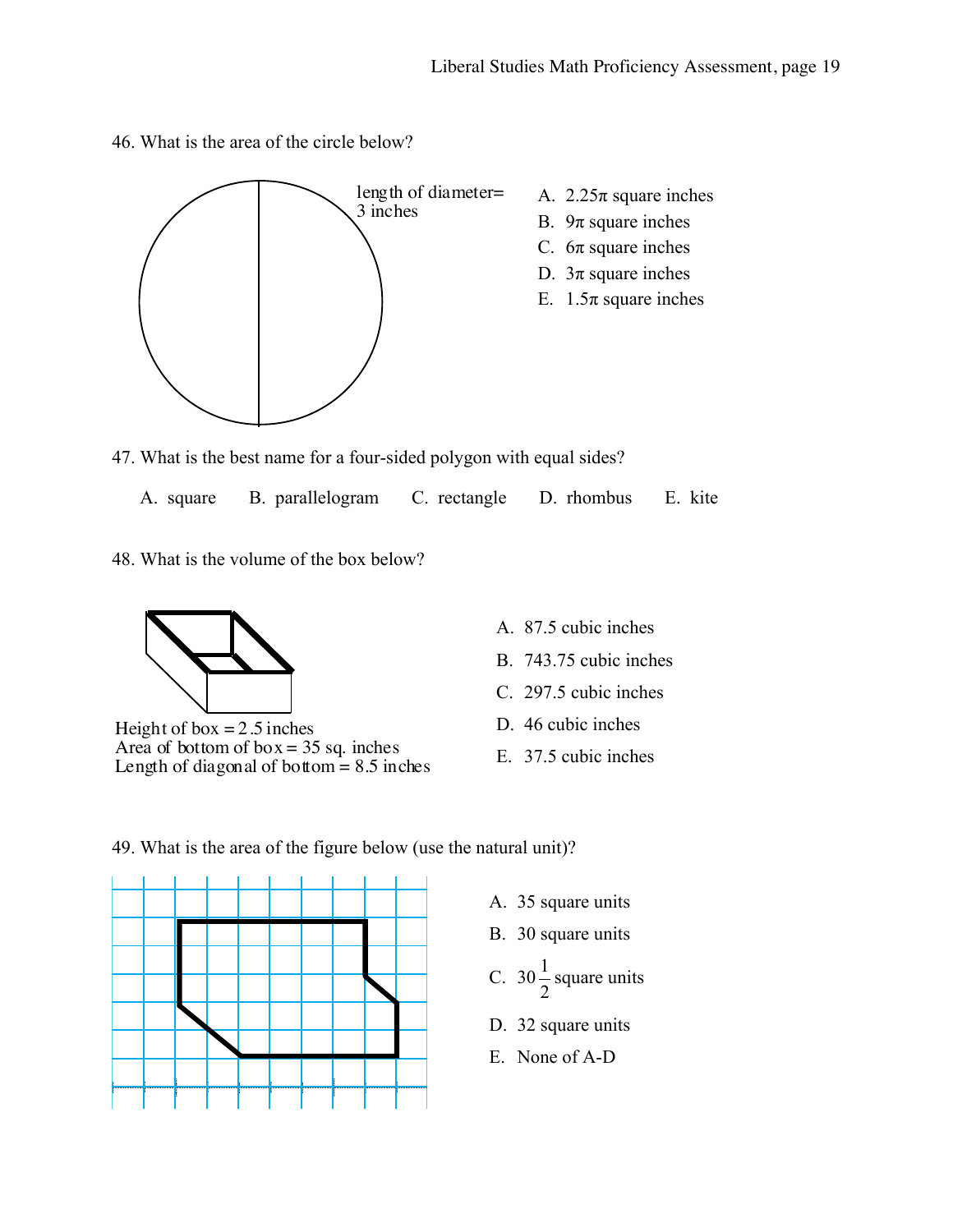- 50. If the volume of a right circular cylinder with radius 5 cm is about 550 cubic cm, about what is the height of the cylinder?
	- A. 110 cm B. 35 cm C. 22 cm D. 7 cm E. 3 cm
- 51. A triangle is similar to a larger triangle that has lengths 3 times as long as the corresponding lengths in the smaller triangle. How large is the angle in the smaller triangle that corresponds to a 30˚ angle in the larger triangle?
	- A. 10˚ B. 30˚ C. 90˚ D. 270˚ E. None of A-D
- 52-53. Consider the shape to the right, made of centimeter cubes glued together face-to-face.
- 52. What is the volume of the shape, in cubic centimeters?
	- A. 11 B. 10 C. 8 D. 6 E. 5
- 53. A larger shape, similar to the one above, is also made of cubes. The larger shape is twice as tall, twice as wide, twice and deep, and in general twice as long in every corresponding length dimension. What is the volume of the larger shape, in cubic centimeters?
	- A. 40 B. 20 C. 16 D. 0 E. None of A-D
- 54. What is the area of the hexagonal region to the right, in square centimeters? Assume that lines that look parallel are parallel, and that angles that look like right angles are right angles.

A. 100 B. 80 C. 65 D. 40 E. 29



55. A male basketball player is most likely to be...

A. 2.2 dm tall B. 2.2 m tall C. 2.2 hm tall D. 2.2 km tall E. 2.2 cm tall

56. The perimeter of a square is 20 cm. What is its area, in cm2?

A. 400 B. 80 C. 25 D. 20 E. None of A-D

57. What is the area of the triangle to the right, in cm2? Given measurements are in cm.





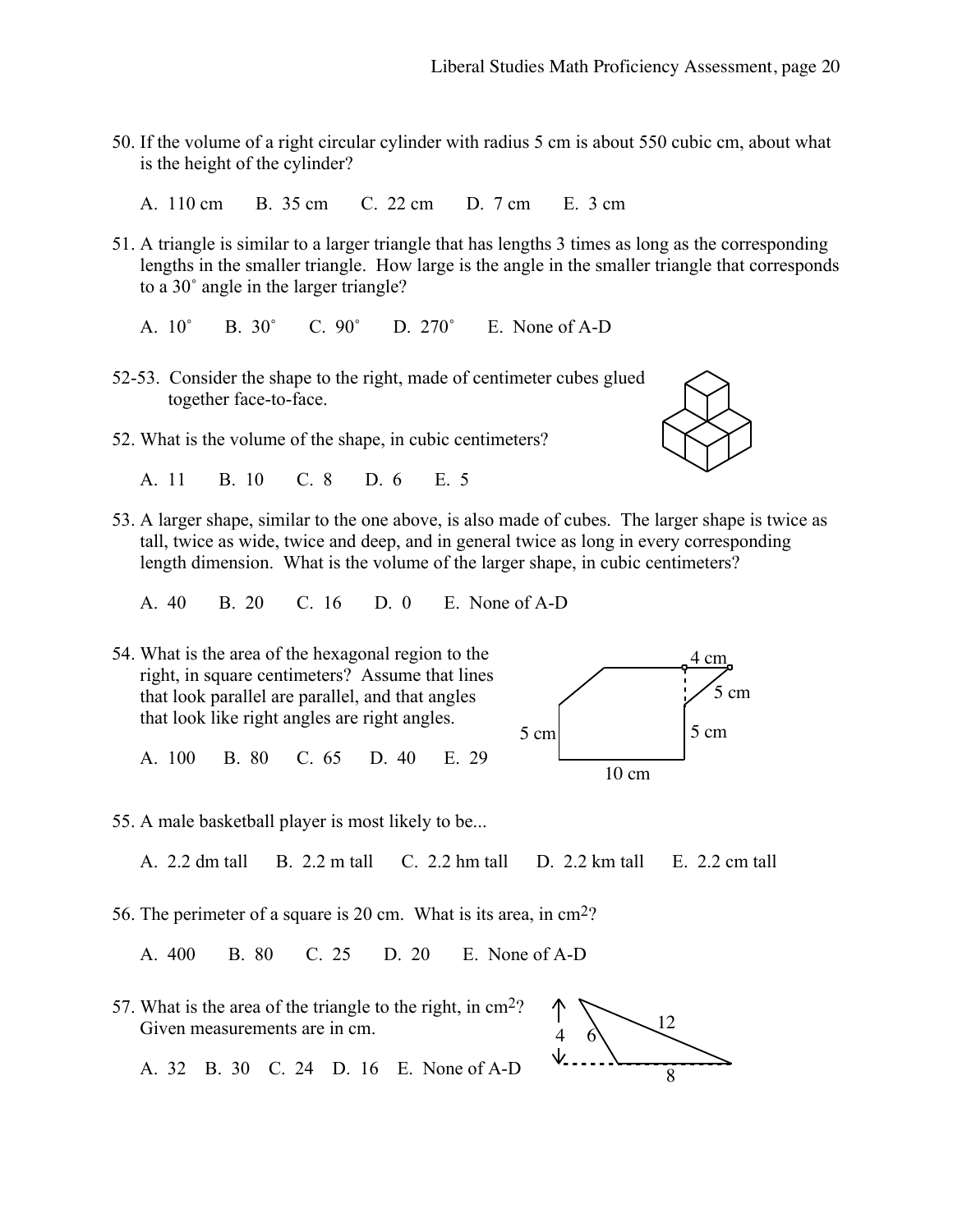- 58. The triangular region in number 57 is the base of a pyramid 18 cm high. What is the volume of this pyramid, in cm3?
	- A. 864 B. 288 C. 144 D. 96 E. Need more info
- 59-60. Pinocchio's nose grew to 4 times its normal length.
- 59. If the rest of Pinocchio's body grew in the same way, what would be his new volume?
	- A. 4 times his original volume B. 8 times his original volume
	- C. 16 times his original volume D. 64 times his original volume
	- E. None of A-D

60. If all of Pinocchio's body grew in the same way, what would his new surface area be?

- A. 4 times his original surface area B. 8 times his original surface area
	-
- 
- C. 16 times his original surface area D. 64 times his original surface area
- E. None of A-D
- 61. Which of the following is(are) IMPOSSIBLE for x, y, and z in the sketch to the right? (The drawing is not to scale.)
	- i.  $x = 100$ ,  $y = 110$ ,  $z = 150$

ii.  $x = 80$ ,  $y = 130$ ,  $z = 150$ 

- A. Only i is impossible.
- B. Only ii is impossible.
- C. Both i and ii are impossible.
- D. Each of i and ii is possible.

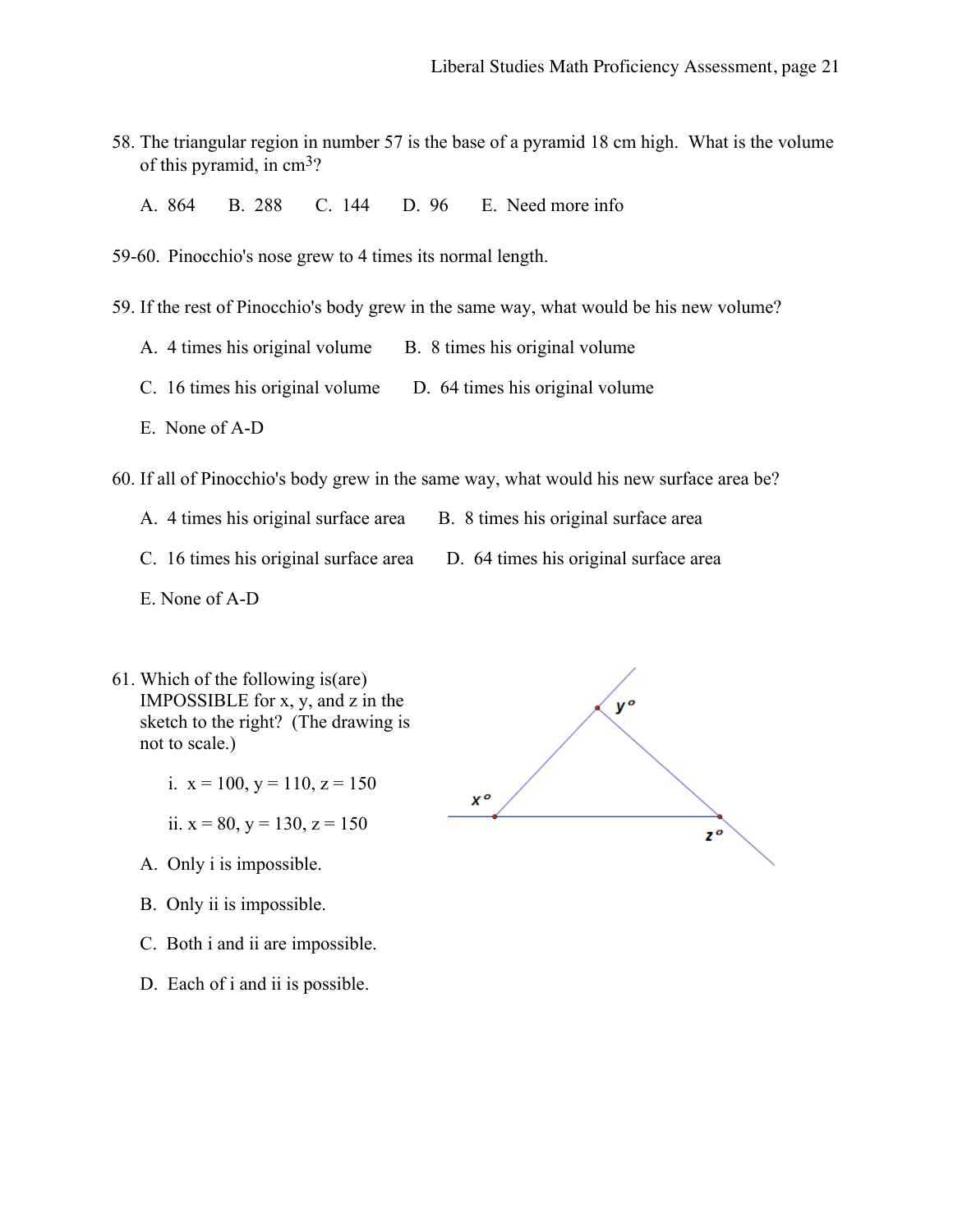#### **Answers to the Review Questions for Numbers and Operations**

1. C (from  $\frac{3}{4} \times 160$ ) 2. A 3. B 4. D  $\left(\frac{1}{3} \times 630\right)$  is a better estimate than  $\frac{1}{3} \times 600$ ) 5. F ("Percent" means "hundredths," so 0.525% = 0.00525.) 6. D 7. A 8. E 9.  $\frac{3}{2} \frac{11}{16} \left( \left( \frac{12}{16} = \frac{3}{4} \right) \frac{3000}{100} \left( \left( \frac{3}{4} \right) \right) \frac{100}{100} \left( \left( \frac{3}{4} \right) \right) \frac{1}{100} \left( \left( \frac{3}{4} \right) \right) \frac{1}{100} \left( \left( \frac{3}{4} \right) \right)$ 4 3  $\frac{15}{19}$  ( $>$   $\frac{15}{20}$  $\frac{300}{400}$  (=  $\frac{3}{4}$ )  $\frac{3000}{4001}$  (<  $\frac{3}{4}$ ) 4 3  $\frac{11}{16}$  (<  $\frac{12}{16}$ 8 3  $\langle \frac{12}{16} = \frac{2}{4} \rangle \frac{5000}{4001} (\langle \frac{5}{4} \rangle \frac{500}{400} (\langle \frac{5}{4} \rangle \frac{10}{10} (\rangle \frac{10}{20} \rangle =$ 10. 0.0295 0.03 0.1 0.13999 11.  $\frac{200}{303}$   $\frac{6}{9}$   $\frac{203}{300}$   $\frac{9}{12}$ 12. 8.5% 110%  $\frac{15}{11}$  1.7  $\frac{14}{8}$ 13. 0.0239  $\frac{11}{40}$   $\frac{211}{392}$ ( $>\frac{1}{2}$ )  $\frac{211}{392} (> \frac{1}{2})$  0.81  $\frac{200}{31}$ 14. B 15. A 16. C 17. D 18. C 19. 20. B 21. C 22. C 23. A 24. B 25. B 26. B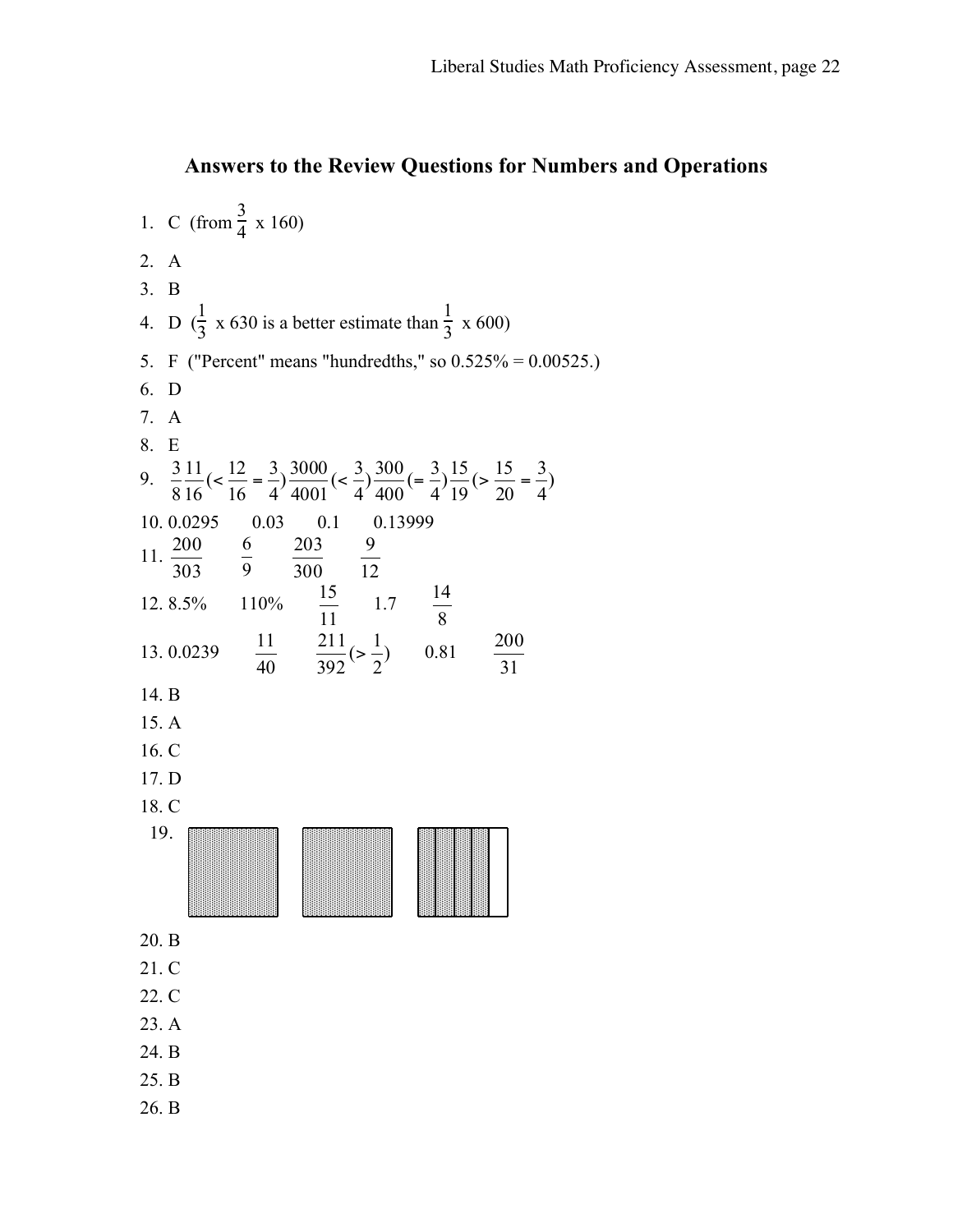27. A  $\left(\frac{42}{511} \approx \frac{40}{500}\right)$ 100  $\frac{8}{10}$ 28. C 29. E 30. B 31. A 32. E 33. C 34. A 35. B 36. D 37. D 38. D 39. C 40. A 41. D 47. C 48. D 49. B

51. D (The display is the  $\frac{2}{5}$ , so half of it would be  $\frac{1}{5}$  of the hearts given away.)

- 52. C (As in 51, the display is  $\frac{3}{4}$ , so  $\frac{1}{3}$  $\frac{1}{3}$  of it would be  $\frac{1}{4}$  of the total number of apples.)
- 53. B (Notice the difference between 53 and 52.)
- 54. D
- 55. B (Again, this problem involves the part-of-an-amount kind of multiplication.)

42. One example: "... Two-thirds of the orchard had Valencia oranges. How many acres of Valencia oranges did the farmer have?" Your story should involve  $\frac{2}{3}$  of the  $3\frac{1}{2}$ 

acres. Other ideas might revolve around fertilizing or picking part of the orchard,...

- 43. One example: "...The farmer decided to pick all the oranges in one 5-day week. How many acres per day must the farmer average?"
- 44. One example: "...The farmer could pick the oranges on 0.8 acres a day. How many days would it take her to pick all the oranges in the orchard?"
- 45. C (This involves the part-of-an-amount kind of multiplication.)
- 46. C (This involves the part-of-an-amount kind of multiplication.)
- 
- 
- 
- 50. B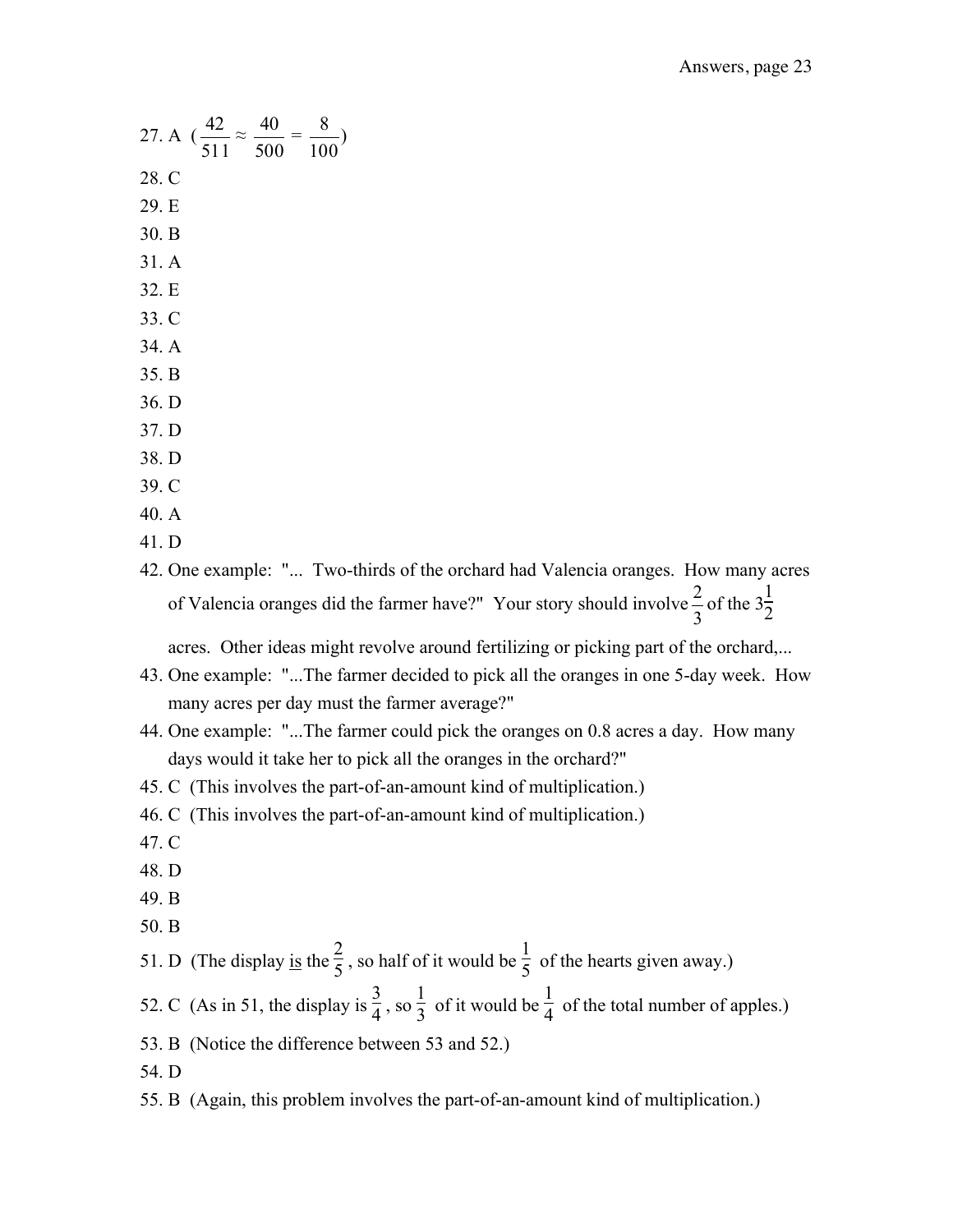56. C 57. B ("How many  $\frac{2}{3}$  s are in 30" can be answered by division, 30 ÷  $\frac{2}{3}$ .)

58. D (Making a drawing is almost essential on such problems.)

59. C (Again, making a drawing is helpful.)

60. C (Making a drawing is almost essential on this problem.)

61. B (Making a drawing is almost essential on this problem.)

62. B

- 63. C
- 64. C
- 65. A
- 66. D
- 67. C

#### **Answers to the Review Questions for Geometry and Measurement**

- 1. A (You should know all of the common prefixes: tri-, quadri-, penta-, hexa-, octa-..)
- 2. C (You should be clear on the "p"-words--pyramid, prism, polyhedron.)
- 3. B
- 4. C
- 5. E
- 6. E
- 7. A
- 8. C
- 9. D
- 10. A
- 11. B

12. A (Note: number sense may speed up the decision-making in a multiple-choice item.)

- 13. D
- 14. E

15. i. B ii. C iii. D (Visualize where the faces, vertices, and edges are.)

16. D

17. i. 6 dm<sup>2</sup> ii.  $80 \text{ m}^2$  iii.  $45 \text{ dm}^3$  iv.  $50 \text{ dm}^3$ 

- 18. B
- 19. D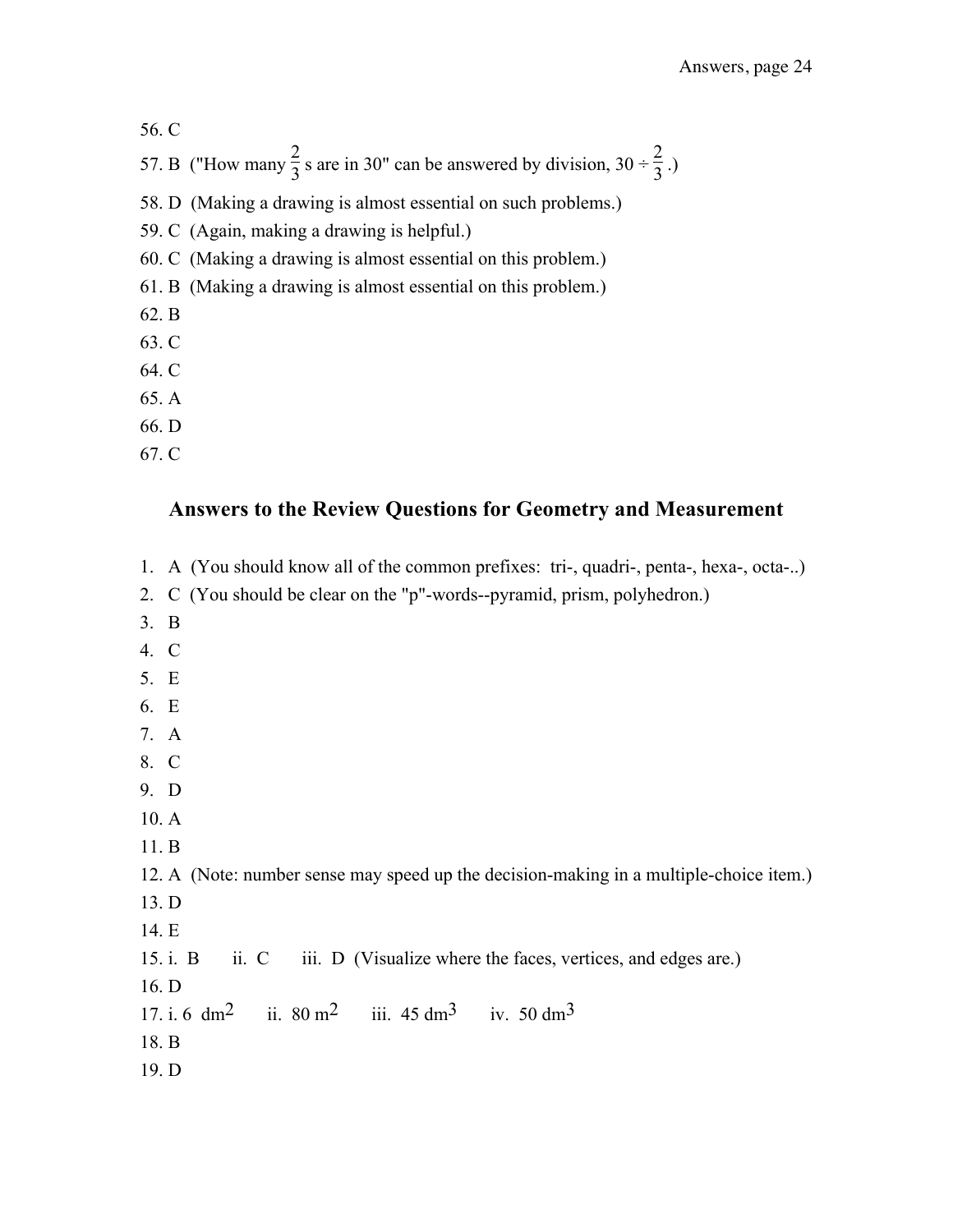| 20. $m \angle BCA = 28^\circ$ , $m \angle ECD = 28^\circ$ , $m \angle D = 92^\circ$ , $m \angle E = 60^\circ$ , BC = 7.8 cm, DE = $6\frac{2}{3}$ cm |
|-----------------------------------------------------------------------------------------------------------------------------------------------------|
| (Keeping straight which parts correspond is important; labeling may be helpful.)                                                                    |
| 21.B                                                                                                                                                |
| 22. E                                                                                                                                               |
| iii. C<br>$\overline{\text{ii}}$ . C<br>23. i. A                                                                                                    |
| 24. A (The Pythagorean theorem is a very useful tool whenever right angles are at hand.)                                                            |
| 25. E                                                                                                                                               |
| 26. B                                                                                                                                               |
| 27. E ("Make a drawing" is a good problem-solving strategy.)                                                                                        |
| 28. D                                                                                                                                               |
| 29. D                                                                                                                                               |
| 30. D                                                                                                                                               |
| 31.A                                                                                                                                                |
| 32. T, T, T, T, T, F, F, T, F                                                                                                                       |
| 33. A                                                                                                                                               |
| 34. D ("Make a drawing" is a good problem-solving strategy.)                                                                                        |
| 35. B                                                                                                                                               |
| 36. A                                                                                                                                               |
| 37. D                                                                                                                                               |
| 38. D (How the areas of similar shapes are related is not intuitive.)                                                                               |
| 39. D (How the volumes of similar shapes are related is not intuitive.)                                                                             |
| 40.A                                                                                                                                                |
| 41. B (How the areas of similar shapes are related is not intuitive.)                                                                               |
| 42. B                                                                                                                                               |
| 43. D                                                                                                                                               |
| 44. C                                                                                                                                               |
| 45. B                                                                                                                                               |
| 46. A                                                                                                                                               |
| 47. D                                                                                                                                               |
| 48. A (V = Bh for prisms and cylinders, and V = $\frac{1}{3}$ Bh for pyramids and cones.)                                                           |
| 49. C                                                                                                                                               |
| 50. D                                                                                                                                               |
| 51. B                                                                                                                                               |
| 52. E                                                                                                                                               |